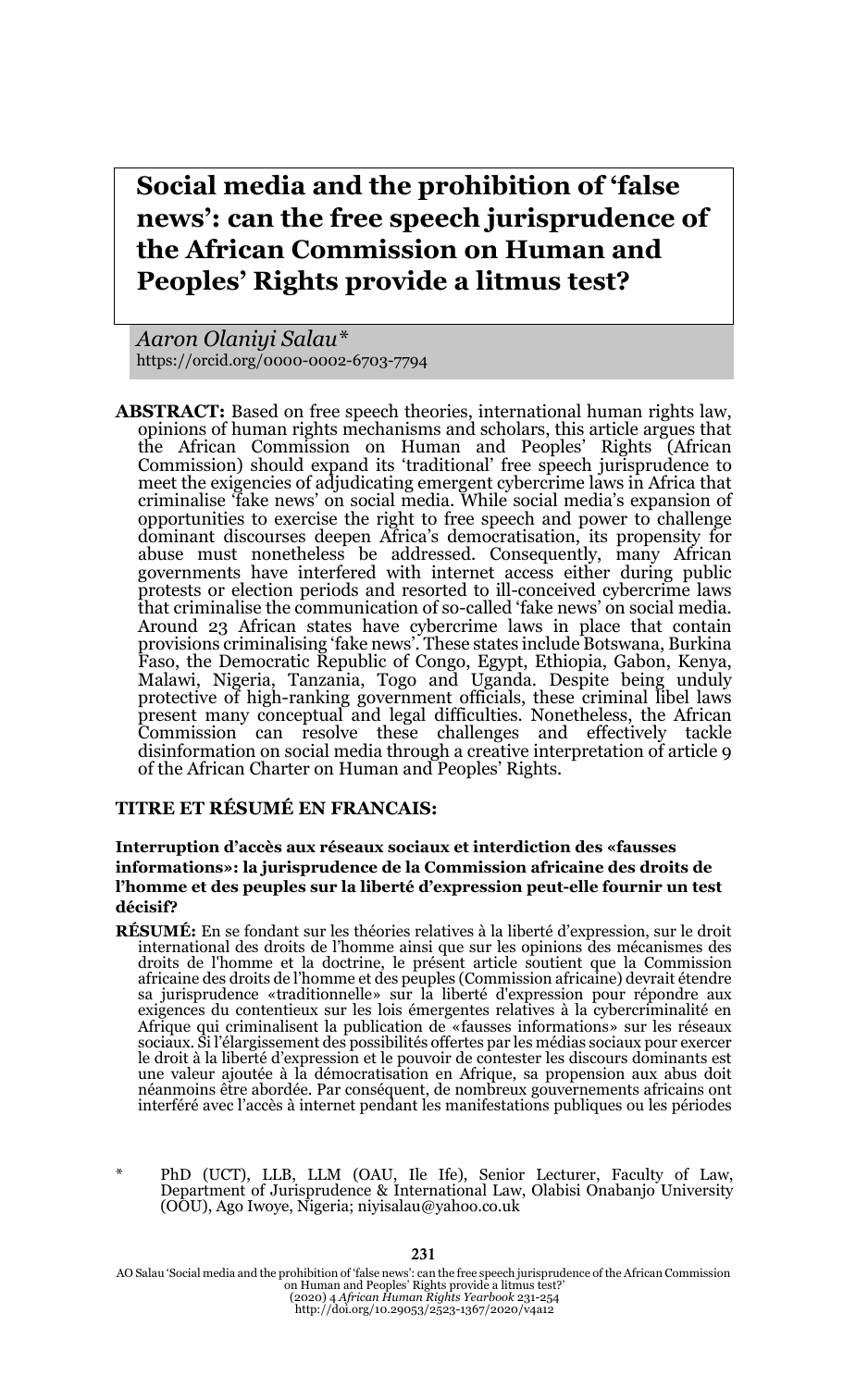électorales et ont recouru à des lois mal conçues sur la cybercriminalité qui criminalisent la communication des fameuses «*fake news*» sur les réseaux sociaux. Cette question concerne plus de la moitié des 23 lois africaines sur la cybercriminalité, notamment celles du Kenya, de l'Éthiopie, du Malawi, du Nigéria, de la Tanzanie, de l'Ouganda, de l'Égypte, de la Rd Congo, du Gabon, du Togo, du Botswana et du Burkina Faso. Bien qu'elles protègent indûment les hauts fonctionnaires du<br>gouvernement, ces lois sur la diffamation comme délit présentent de nombreuses<br>difficultés conceptuelles et juridiques. Néanmoins, la Commission af résoudre ces défis et lutter efficacement contre la désinformation sur les réseaux sociaux grâce à une interprétation innovante de l'article 9 de la Charte africaine des droits de l'homme et des peuples.

**KEY WORDS:** African Commission on Human and Peoples' Rights, article 9 of the African Charter, criminal defamation, 'false news', online free speech, social media

#### **CONTENT:**

|              |                                                                                        | 232 |
|--------------|----------------------------------------------------------------------------------------|-----|
| $\mathbf{2}$ | Free speech, 'false news' and social media: a conceptual framework                     | 235 |
|              | 2.1                                                                                    | 235 |
|              | Criminalising online 'false news': African context and international<br>2.2            |     |
|              |                                                                                        |     |
|              | 2.3                                                                                    |     |
| 3            | Emerging African cyberlaws, and 'false news' criminalisation:                          |     |
|              |                                                                                        | 245 |
|              | 3.1                                                                                    |     |
|              | 3.2                                                                                    | 247 |
| 4            | 'False news' restriction on social media: the African Commission's free                |     |
|              |                                                                                        |     |
|              | 4.1                                                                                    |     |
|              | 4.2                                                                                    |     |
|              | Adjudicating the reasonableness of social media-related criminal libel laws 253<br>4.3 |     |
| 5            |                                                                                        | 254 |
|              |                                                                                        |     |

# **1 INTRODUCTION**

The Internet and Social Networking Sites (SNS) or social media<sup>1</sup> boom has revolutionised communication and provides for new opportunities to challenge dominant political narratives in the public sphere.<sup>2</sup> Social media plays vital roles as alternative news sources to official media.<sup>3</sup> Digital technologies have also allowed the rapid creation, dissemination and findability of news and information and expanded opportunities to exercise the right to free speech.4 Nonetheless, social media use comes with great opportunity to share propaganda and

<sup>1</sup> Defined as 'a group of Internet-based applications that … allow the creation and exchange of User Generated Content', see AM Kaplan & M Haenlein 'Users of the world, unite! The challenges and opportunities of social media' (2010) 53 *Business Horizons* 59 61. As such, social media platforms include content aggregation (YouTube), social networking (Facebook), microblogging (Twitter), photo messaging services (Snapchat), and reputation systems (Yelp).

<sup>2</sup> L Dahlberg 'Rethinking the fragmentation of the cyberpublic: from consensus to contestation' (2007) 9 *New Media & Society* 827 at 834-836.

<sup>3</sup> B Jukwa 'Citizen journalism on Facebook and the challenges of media regulation in Zimbabwe' in NA Mhiripiri & T Chari (eds) *Media law, ethics, and policy in the digital age* (2017) chapter 7.

<sup>4</sup> Used interchangeably in this paper with freedom of expression and freedom of speech.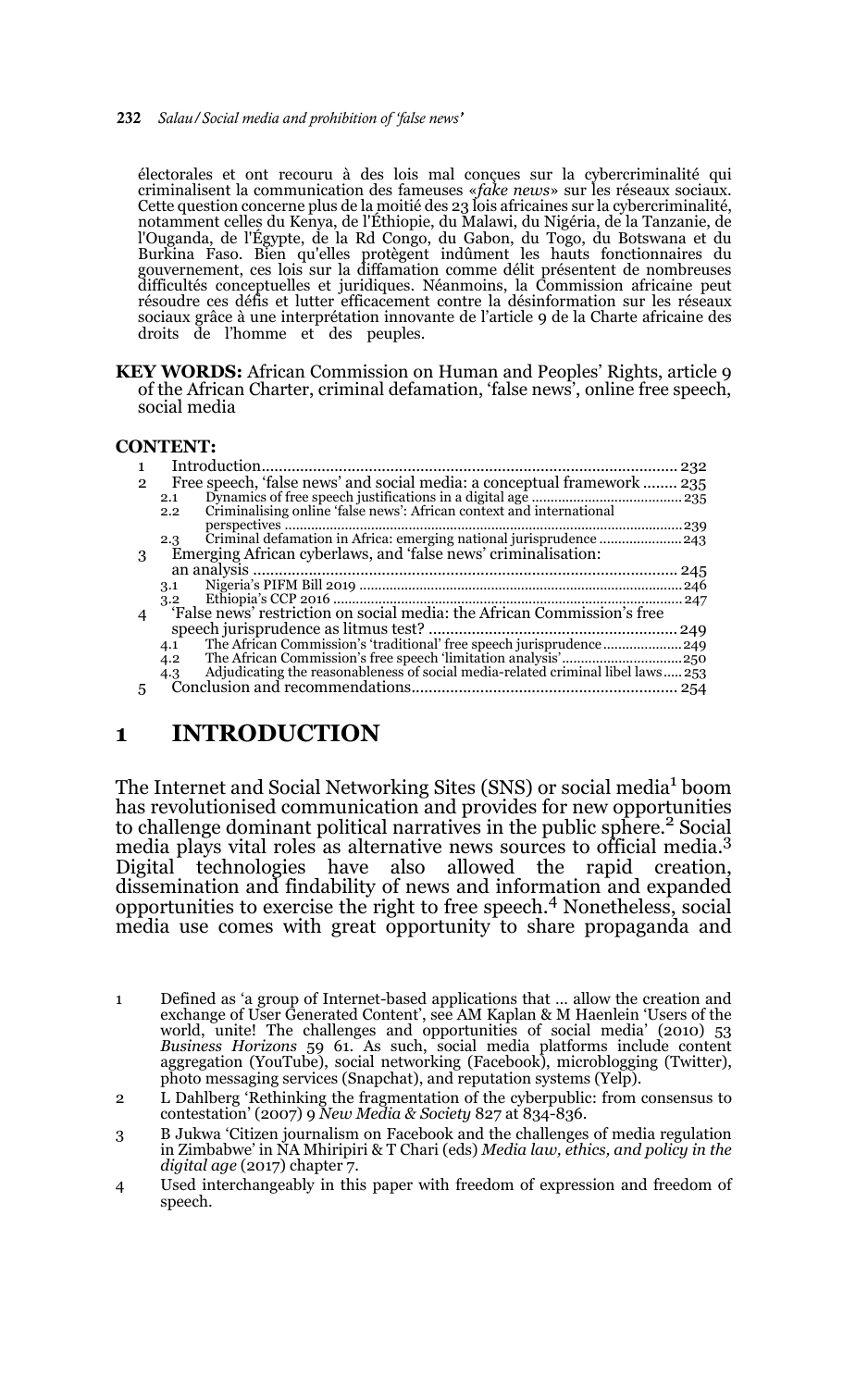disinformation to mislead audiences, defame individuals and harm vital state interests.5 As Tompros and others correctly observe, the anonymity of social media interactions and users' casual disregard for objectivity has bred 'a cavalier attitude to the truth'.6 The growth of mobile telephony, the affordable access to social media occasioned by competition among tech companies and the fact that Africa has the fastest growing mobile Internet penetration,7 illustrate the extent of the social media boom on the continent.<sup>8</sup> As research shows, 'when Africans go online (predominantly with their mobile phones)' they spend ample time on social media platforms.<sup>9</sup>

Lately, social media has become susceptible to politically motivated interference during elections and political crisis, especially in Africa.<sup>10</sup> Consequently, many African regimes have appropriated the term 'fake news' to restrict access to social media and justify wholesale Internet shutdowns. Currently, in addition to draft e-communication and<br>cybercrimes legislation,<sup>11</sup> not less than 23 African states have adopted new cybercrime laws that criminalise the communication of false information on social media and the Internet.<sup>12</sup> These laws duplicate

- 5 H Allcott and others 'Trends in the diffusion of misinformation on social media' (2019) 6 *Research & Politics* 205 at 210.
- 6 LW Tompros and others 'The constitutionality of criminalizing false speech made on social networking sites in a post-Alvarez, social media-obsessed world' (2017) 31 *Harvard Journal of Law & Technology* 65 at 108.
- 7 Digital 2020 'Digital 2020 global overview report' https://wearesocial.com/blog/ 2020/01/digital-2020-3-8-billion-people-use-social-media (accessed 16 July 2020).
- 8 André-Michel Essoungou 'A social media boom begins in Africa' *Africa Renewal* December 2020 https://www.un.org/africarenewal/magazine/december-2010/ social-media-boom-begins-africa (assessed 16 July 2020).
- As above.
- 10 J Conroy-Krutz 'The squeeze on African media freedom' (2020) 31 *Journal of Democracy* 96 at 108.
- 11 Eg Nigeria Protection from Internet Falsehood and Manipulation Bill 2019; Zimbabwe – Cybersecurity and Data Protection Bill 2019.
- 12 These include Republic of Benin Code du Numérique (Code Act) 2017, see Committee to Protect Journalists 'Journalist Ignace Sossou convicted of false news in Benin' https://cpj.org/2019/08/journalist-ignace-sossou-convicted-of-false-news -i.php (accessed 15 October 2020); Cameroon – Law No 2010/012 of 21 December 2010 on Cybersecurity and Cybercrime; Mali – Law No 2019-056 on the Suppression of Cybercrime; Chad – law No 009/PR/2015 on Cybersecurity; Niger – Cybercrime Act 2019; Kenya – Information and Communication Act 2009, sec 29 (now repealed), see 'Bake condemns the arrest and intimidation of Kenyans online' https://www.blog.bake.co.ke/2016/01/24/bake-condemns-the-arrest-and -intimidation-of-kenyans-online/ (accessed 15 October 2020) and Computer Misuse and Cybercrimes law 2018, sec 26, which criminalises abuses on social media and proposes a fine of \$50,000 (£37,000) and/or two years in prison for publishing false information, but suspended by the High Court in Petition 206 http://kenyalaw.org/caselaw/cases/view/159286 (accessed 23 July 2020); Malawi – Malawi Electronic Transactions and Cyber Security Act http://www. macra.org. mw/wp-content/uploads/2014/07/E-Transactions-Act-2016.pdf (accessed 15 October 2020); Rwanda's ICT Law No 24/2016 of 18/06/2016; Tanzania – Cybercrime Act 2015, sec 16 (prohibition of false information or data with intent to defame), see 'Tanzania's Cybercrime Act Makes It Dangerous to "Insult" the President on Facebook' https://advox.globalvoices.org/2016/04/18/tanzaniascybercrime-act-makes-it-dangerous-to-insult-the-president-on-facebook/ (accessed 15 October 2020); Uganda – Computer Misuse Act 2011, sec 25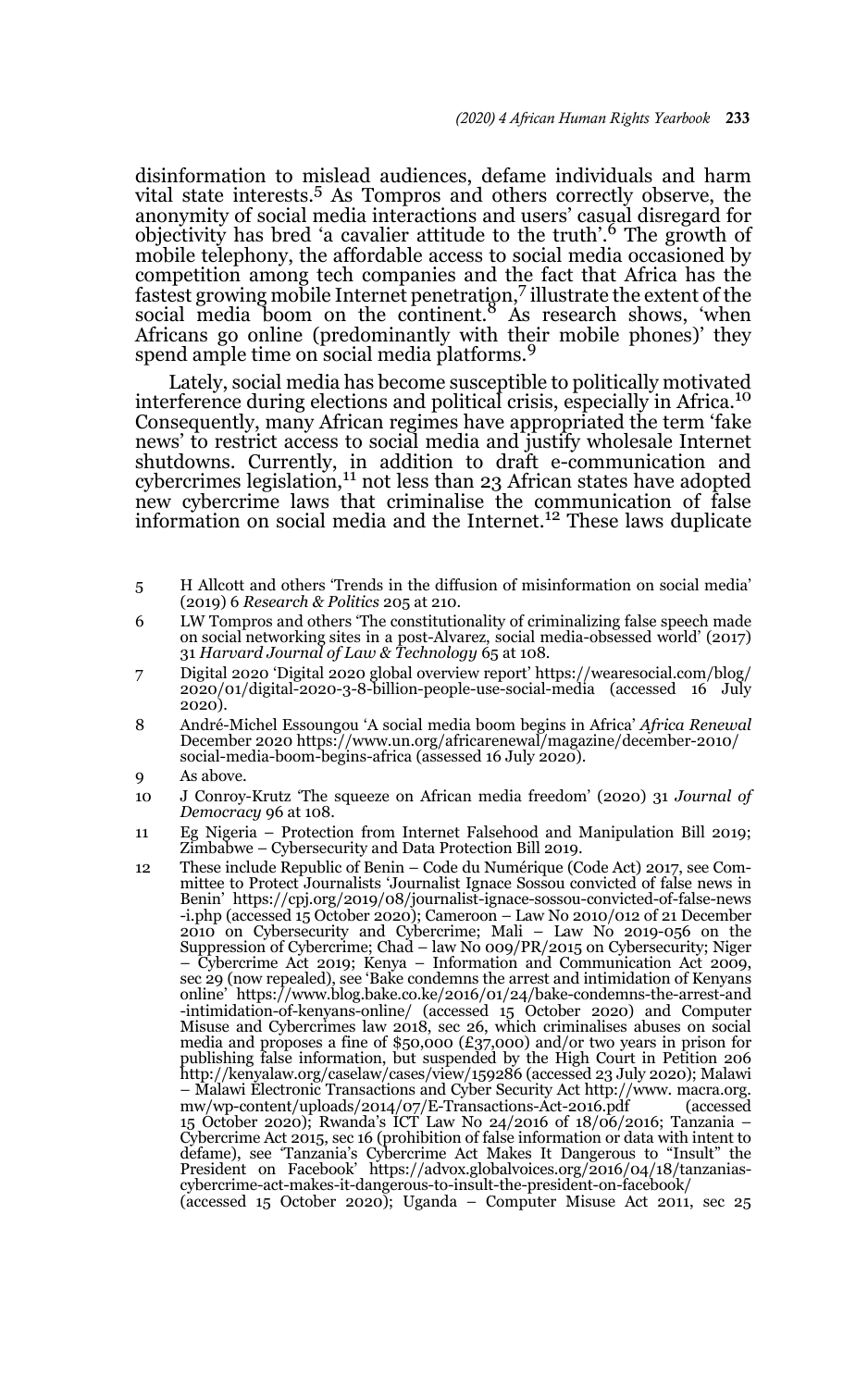existing criminal and penal code sanctions for defamation.13 African governments' claim to tackle disinformation and protect national interest is ostensibly aimed at online content regulation.14 This proves difficult as state or private regulation of media content carries significant risks as it may incentivise over removal or over retention of disputed content or give undue weight to vested interests in restricting comment and encourage censorship.<sup>15</sup> Moreover, the nascent nature of African democracies raises the spectre of a slide to authoritarianism and unconscionable restraints on free speech,<sup>16</sup> particularly through criminal libel laws. While freedom of expression is enshrined in international and regional human rights instruments and national constitutions divergent national laws on online 'fake news' regulation hold sway. Efforts internationally to tackle disinformation and other cyber interference in elections and online political discourse are still emergent. Fortunately, free speech jurisprudence of the African Commission on Human and Peoples' Rights' (African Commission) provides a sound analysis of the impermissibility of the criminalisation of 'false news' as applied to print and broadcast media. A permissible limitation must (a) be prescribed by law, (b) achieve a legitimate aim, and (c) be reasonably necessary and proportionate in a democratic society. Interestingly, most African regional courts and human rights bodies have shown a proclivity to follow suit.

However, libel laws that criminalise 'false news' or information on social media present some conceptual and legal difficulties. For instance, can 'false news' be acceptably defined? Are digital intermediaries liable for the publication of defamatory user-generated content? What constitutes 'publication' online? Would the criminalisation of false news on social media be a permissible limitation of free speech? The emergent international and African regional norms on online content regulation therefore requires elaboration. Using free speech theories, analysis of evolving international standards, commentaries of human rights mechanisms, and scholarly works, this paper explicates how the African Commission could expand its 'traditional' free speech jurisprudence to adjudicate

13 (offensive communication); Egypt – Supreme Media Regulatory Council's Directive of March 2019 allows it to block websites and accounts for 'fake news' and impose fines up to \$14,400 without prior court order; DRC (Telecoms Law); Ethiopia – Computer Crime Proclamation 2016; Botswana – Cybercrime and Related Crimes Act, sec 16 (on defamation); Mauritius – Information and Communication Technologies Act 2001, sec 46.

- 13 See, for instance, Zimbabwe's Criminal Law (Codification and Reform) Act of 2004; section 132 of the Kenyan Penal Code declared a vague and unconstitutional limitation of free speech by the Kenyan High Court, see *Robert Alai v The Hon Attorney General & Another* [2017] eKLR http://kenyalaw.org/ caselaw/cases/view/135467/ para 56 (accessed 15 October 2020).
- 14 YE Ayalew 'The Internet shutdown muzzle(s) freedom of expression in Ethiopia: competing narratives' (2019) *Information & Communications Technology*  $L$ *aw*  $\overline{1}$  at  $\overline{2}$ .
- 15 K Jones 'Online disinformation and political discourse: applying a human rights framework' (2019) 1 at 19 (footnotes omitted).
- 16 Technological University Singapore 'Online disinformation and the African firm' (2020) 17 *African Current Issues* 1 at 3.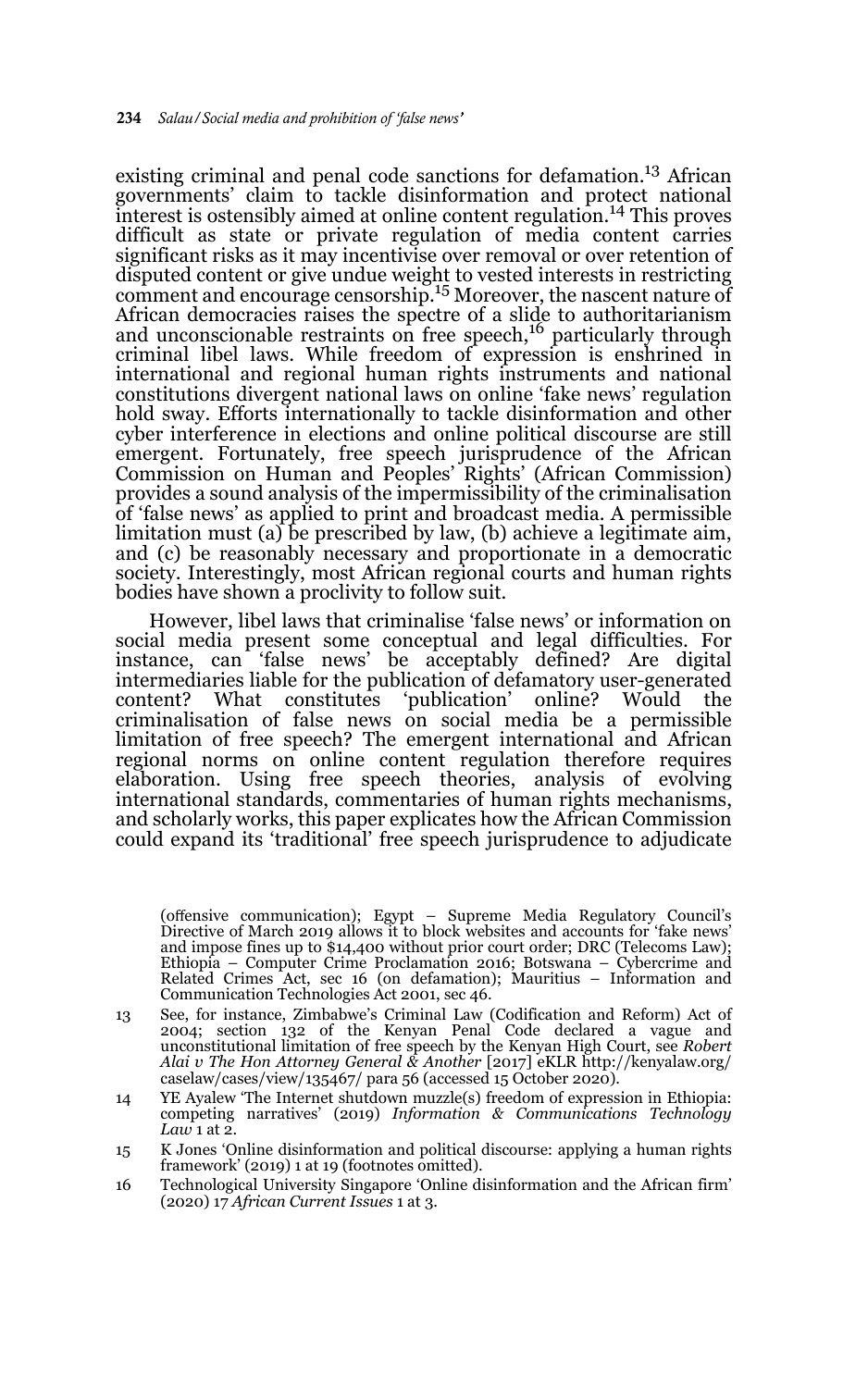the permissibility of social media-related criminal libel laws. Consequently, aside this introduction, part two of this paper draws from free speech theories as conceptual framework. Part three analyses emerging 'false news' 'cyberlaws' from Nigeria's Protection from Internet Falsehood and Manipulations Bill 2019 (PIFM Bill 2019) to Ethiopia's Computer Crime Proclamation 2016 (CCP 2016) as problematic to free speech. Part four attempts a synthesis of evolving international standards on 'false news' restrictions to free speech on social media and related traditional jurisprudence and soft laws of the African Commission as curative solutions to challenges encountered in part three. Part five concludes that the African Commission can effectively tackle false news in the digital era through a creative and purposeful interpretation of the African Charter's article 9.

## **2 FREE SPEECH, 'FALSE NEWS' AND SOCIAL MEDIA: A CONCEPTUAL FRAMEWORK**

This part draws from free speech theories developed by scholars and judicial authorities as a framework to conceptualise the connection between free speech, 'false news' and social media as part of the dynamics of a democratic society. It appraises the justifications for free speech, the limitations thereto, particularly the political speech versus 'fake' speech conundrum, and then critiques criminal defamation from offline and online perspectives including the peculiar challenges of regulating online free speech in Africa.

## **2.1 Dynamics of free speech justifications in a digital age**

Wide-ranging philosophical and empirical inquiries have been conducted on the constitutional value of free speech in a democratic society.17 As Barendt argues in his seminal work, *Freedom of speech*, 18 free speech merits special protection on four basic rationales: truthseeking; self-governance; the functioning of democracy; and its checking value.<sup>19</sup> Other authors generally agree, subtract from or make some additions to these rationales,<sup>20</sup> which are overlapping and cross-

<sup>17</sup> E Barendt *Freedom of speech* (2007) 1 18-21; V Zeno-Zencovich *Freedom of expression: a critical and comparative analysis* (2008).

<sup>18</sup> Barendt (n 17).

<sup>19</sup> Barendt (n 17) 9-23.

<sup>20</sup> V Blasi 'Holmes and the marketplace of ideas' (2004) 2004 *The Supreme Court Review* 1 (substitutes 'functioning of democracy' with 'the promotion of good character').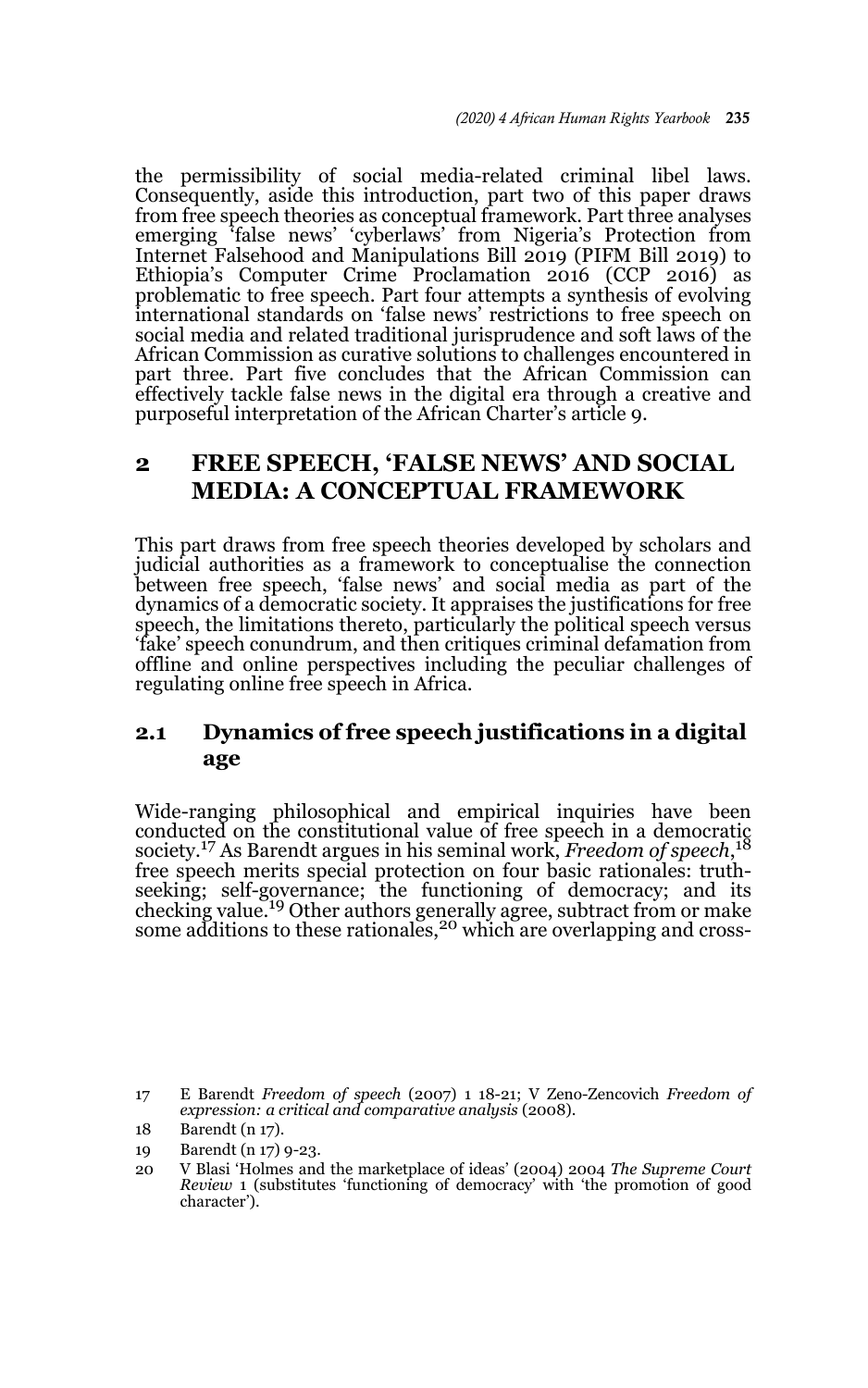cutting.<sup>21</sup> Overall, leading scholars agree on the values of free speech in a democracy.<sup>22</sup>

First, the truth-seeking rationale, derived from JS Mill,<sup>23</sup> but popularised by Holmes,  $^{24}$  is essentially that, save for threat of harm, countering speech in an atmosphere of open discussions will engender<br>truth, better deliberation or political legitimacy<sup>25</sup> or that 'it is only by the free flow of ideas and discussion that error is exposed, truth vindicated and liberty preserved'.26 Consequently, government may not be the arbiter of truth while statutes that criminalise 'false' speech, regardless of harm, face the presumption of unconstitutionality.<sup>27</sup> A similar view was expressed in *Obbo and Another v Attorney General*. 28 However, the pseudonymous characteristics that facilitate disinformation, 'clickbait' and echo chambers on social media and the use of algorithms for 'crowd-sourcing' have radically altered the conditions for free speech in the digital era. In addition, digital intermediaries exercise governance, surveillance and co-opted private power as 'they can block, censor, or take down content from their end users unilaterally or under pressure from governments'.<sup>29</sup>

Second, the belief in mature individuals as equal, rational moral agents capable of independent action, choice or thought underlies the argument from self-government. This function of free speech makes for the proper exercise of individual agency and autonomy and hence the full development of the individual through the ability to make meaningful life choices. Currie and De Waal argue that the right to speak irrespective of speech content is a 'constitutive feature of a just political society' in which a government treats 'all its members ... as responsible moral agents'.30 Indeed, the 'prospect for relatively private

- 21 SJ Brison 'The autonomy defense of free speech' (1998) 108 *Ethics* 312 321; RC Post 'Managing deliberation: the quandary of democratic dialogue' (1993) 103 *Ethics* 654 at 666.
- 22 See A Meiklejohn *Free speech and its relation to self-government* (1948) (the public's interests in receiving information needed for informed opinion on public policy is a core norm of First Amendment); CR Sunstein *Democracy and the problem of free speech* (1993); O Fiss 'Free speech and social structure' (1986) 71 *Iowa Law Review* 1405 1420; TI Emerson 'Toward a general theory of the First Amendment' (1963) 72 *Yale Law Journal* 877 at 879-886.
- 23 JS Mill *On liberty* (1859) http://www.utilitarianism.com/ol/one.html (accessed 22 May 2020).
- 24 See *Abrams v United States* 250 US 616 (1920) 630 ('[T]he best test of truth is the power of the thought to get itself accepted in the competition of the market'.) (Holmes J).
- 25 TD Jones 'Human rights: freedom of expression and group defamation under British, Canadian, Indian, Nigerian and United States law – a comparative analysis' (1995) 18 *Suffolk Transnational Law Review* 427 at 585.
- 26 *NPP v GBC* (2000) 20 WRN 163 181 (Anua-Sekyi JSC) (Ghana).
- 27 *New York Times Co v Sullivan* 376 US 254 (1964) 280.
- 28 Petition 15 of 1997 [2000] UGCC 4 (21 July 2000) (Constitutional Court, Uganda) (*Obbo* case).
- 29 JM Balkin 'Free speech is a triangle' (2018) 118 *Columbia Law Review* 2011 2044. See also Manila Principles on Intermediary Liability https://www.manila principles.org/ (accessed 15 October 2020).
- 30 I Currie & J De Waal *Bill of rights handbook* (2013) 339.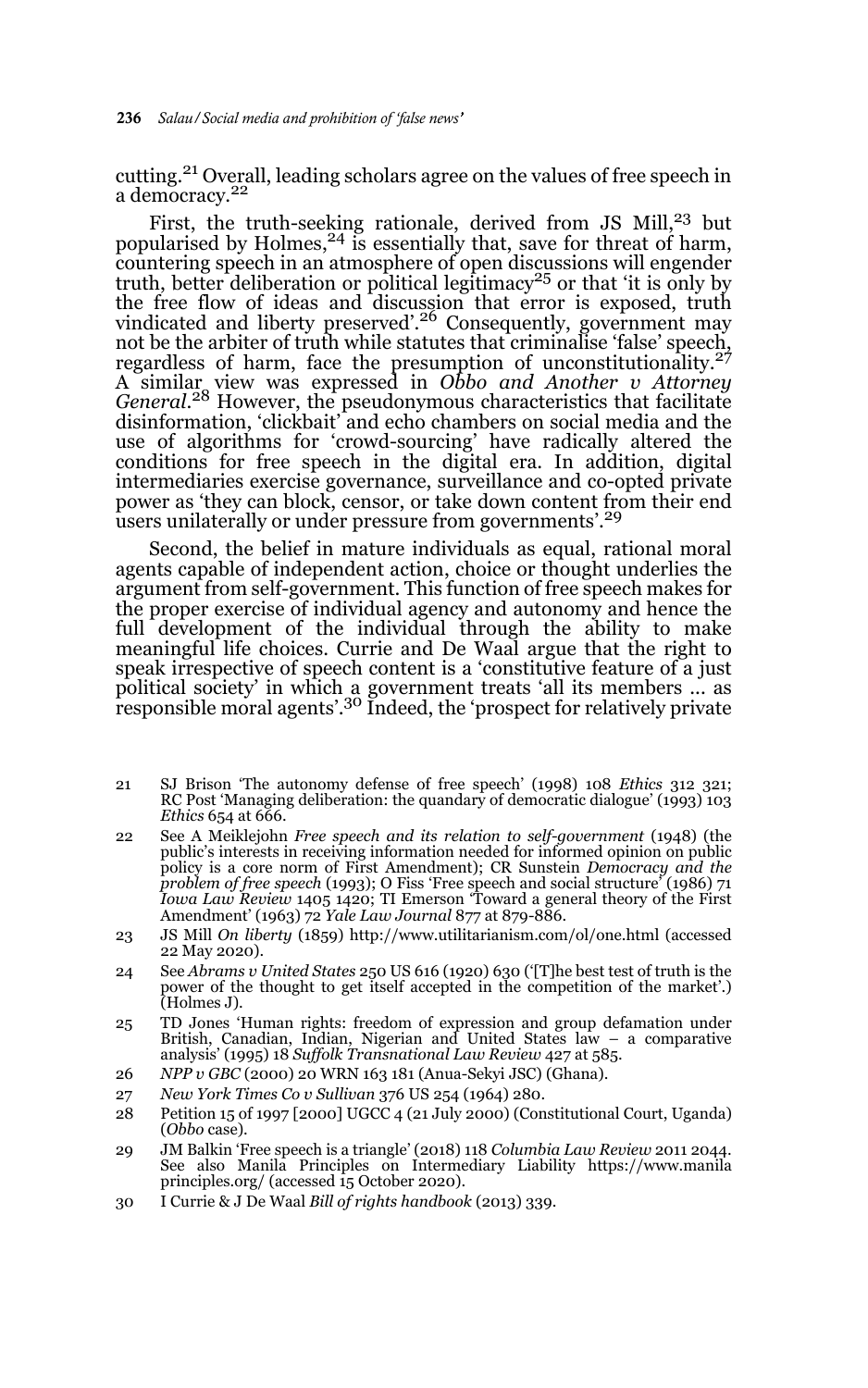and anonymous communication', which social media creates, has been considered a hallmark of democratic expression and deliberation.<sup>31</sup> Social media platforms now mediate democratic participation. For instance, Facebook's 'Statement of Rights and Responsibilities' provides that its users cannot post content that amounts to 'hate speech, threatening, or pornographic; incites violence' or 'do anything unlawful, misleading, malicious, or discriminatory'.32 These rules sound innocuous but Facebook uses its discretion to remove content which in its opinion violates its policy.

Third, the functioning of democracy argument posits that free speech sustains uninhibited public discourse, which is required for the formation of public opinion. The opportunity to peacefully ventilate public grievances against the state and hold authorities accountable thus constitutes a mechanism for orderly change in society without resort to violence. This rationale is demonstrated in the judgments from two African courts, which quoted extensively from European Court of Human Rights (European Court), as follows:<sup>33</sup>

Because the freedom of expression is one of the fundamental pillars of any democracy, by allowing the public to share information and to engage in public discourse helps to expose misdemeanors and malpractices by public officials. By virtue of the fact that there is an inherent value to the individual and society as a whole when there is diversity of ideas and opinions, freedom of expression "is applicable not only to 'information' or 'ideas' that are favourably received or regarded as inoffensive or as a matter of indifference, but also to those that offend, shock or disturb. Such are the demands of pluralism, tolerance and broadmindedness without which there is no 'democratic society…

The United States (US) Supreme Court uphold similar views on the First Amendment to the US Constitution,  $34$  which embodies a

commitment to the principle that debate on public issues should be uninhibited, robust, and wide-open', which 'may well include vehement, caustic, and sometimes unpleasantly sharp attacks on government and public officials'.<sup>35</sup>

The implication then is that 'erroneous statements' are 'inevitable in free debate' and must be protected so as to allow freedom of speech and of the press to have the 'breathing space' they need to survive.<sup>36</sup> This does however not allow *carte blanche* posting of disinformation or propaganda on social media.

- 32 https://web.facebook.com/legal/terms/previous?\_rdc=1&\_rdr (accessed 16 October 2020); for Twitter, see 'The Twitter Rules' Twitter http://support.<br>twitter.com/groups/33-report-a-viola-tion/topics/121-guidelines-best-pra articles/18311-the-twitter-rules (accessed 15 October 2020).
- 33 *Peta v Minister of Law, Constitutional Affairs and Human Rights* (CC 11/2016) [2018] LSHC 3 (18 May 2018) https://lesotholii.org/ls/judgment/high-court-constitutional-division/2018/3-0 para 8 (accessed 15 October 2020) (*Peta* case); *Mokone v Attorney General* 2018 All Bots 186 (CA).
- 34 Providing that 'Congress shall make no law ... abridging the freedom of speech'.
- 35 *New York Times v Sullivan* (n 27) (Brennan J).
- 36 *Hustler Magazine and Larry C Flynt v Falwell* 485 US 46 (1988) 51 52 (Rehnquist CJ).

<sup>31</sup> JM Balkin 'The future of free expression in a digital age' (2009) 36 *Pepperdine Law Review* 427-444.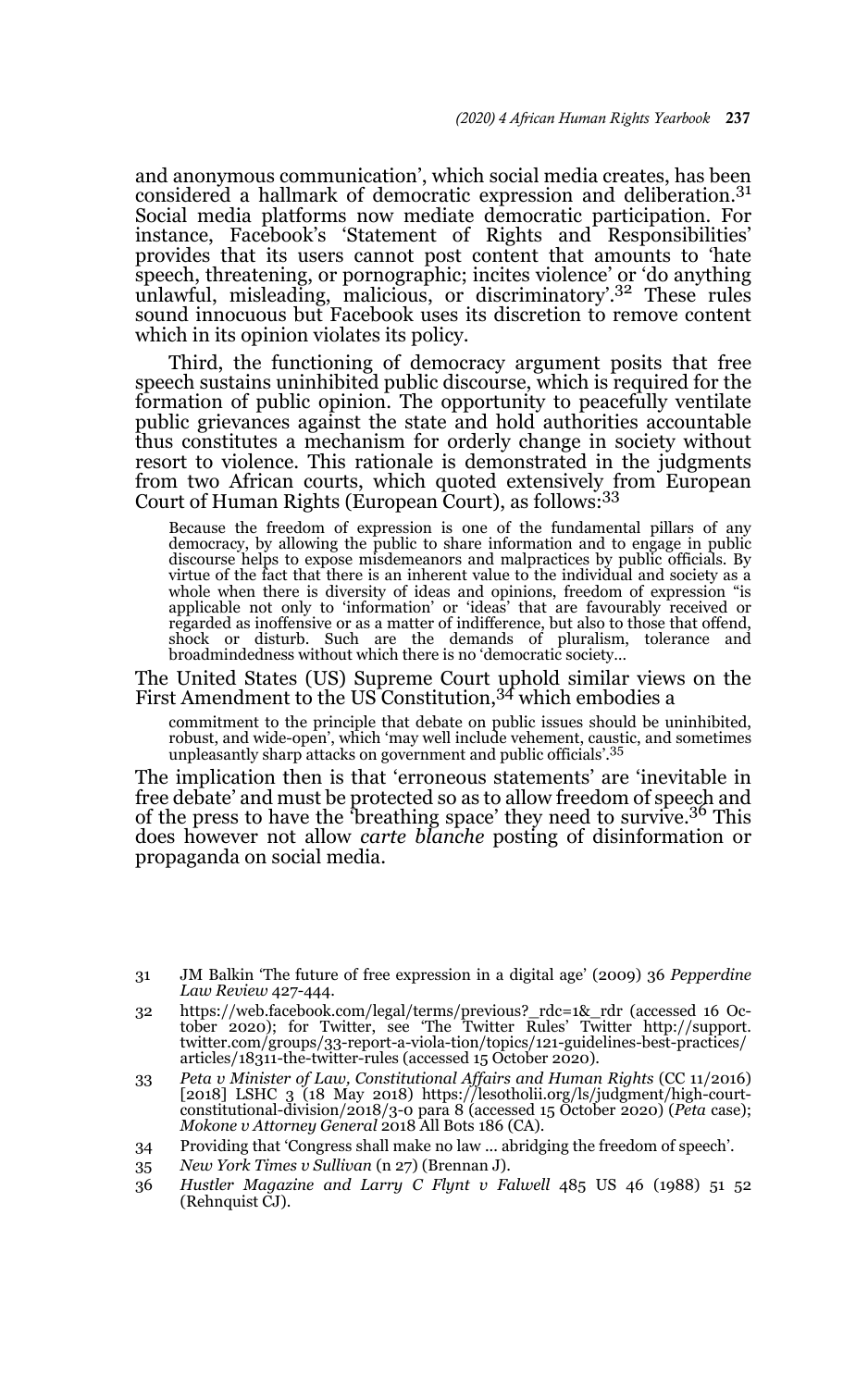Lastly, free speech informs public opinion and empowers the public to rein in and check the excesses of government.37 This rationale underlines the link between free speech and political accountability, because citizens' engagement with information exchange and participation in public debate helps to expose misdeeds and misconduct by public officials. Nowadays, the mobile Internet, social media and digitisation of news sources have redefined news by enabling citizen journalism with attendant online dissemination of falsehood, rumours, and hateful speech which obfuscate public debate.

However, freedom of expression is neither absolute nor open to prior censorship but may be restricted as appropriate. Hence, democracies do balance the exercise of free speech against other societal interests.<sup>38</sup> In the United States, some forms of harmful speech are protected.39 Concerning criminalisation of 'false' speech, the US Supreme Court has said repeatedly:<sup>40</sup>

The First Amendment recognizes no such thing as a 'false idea', but 'they are nevertheless inevitable in free debate and a rule that would impose strict liability on a publisher for false factual assertions would have an undoubted 'chilling' effect on speech relating to public figures that does have constitutional value.

According to American 'special protection' exponents then, speech, even when 'offensive or morally repugnant', is immune from government restrictions.41 While social media has opened new avenues for the evolution of democratic culture it affords new vista for the regulation of harmful content.<sup>42</sup> Accordingly, the criminalisation of 'false' speech or 'fake news' on social media calls for interrogation considering the importance of public discourse. Generally, public discourse, 'speech on matters of public concern' or expressions in democratic self-governance 'settings' such as social media, receives a high level of protection.<sup>43</sup> The European Court confirms the foregoing in a long line of cases that it is incumbent on the mass media 'to impart information and ideas concerning matters ... of public interest. …

- 37 Application 4/2013, *Lohé Issa Konaté v Burkina Faso* (5 December 2014) (holding that 'criticism of public officials enjoys protection under the right to freedom of expression'); *Peta* (n 33 above); Petition 397 of 2016, *Okuta and Another v Attorney General and Others* EkLR (6 February 2017) (Kenyan High Court).
- 38 RE Howard-Hassmann 'Canadians discuss freedom of speech: individual rights versus group protection' (2000) 7 *International Journal on Minority and Group Rights* 109 at 110-113.
- 39 RС Post 'Participatory democracy and free speech' (2011) 97 *Vanderbilt Law Review* 477 at 478; Brison (n 21).
- 40 *Hustler Magazine and Larry C Flynt v Falwell* (n 36 above); *Schenck v United States* 249 US 47 (1919) 52 (But the State may proscribe speech which present a 'clear and present danger that they will bring about the substantive evils that Congress has a right to prevent'.) (Holmes J).
- 41 F Schauer *Free speech: a philosophical enquiry* (1984) 7-8; K Greenawalt 'Free speech justifications' (1989) 89 *Columbia Law Review* 119 at 120.
- 42 J Thomas 'Free speech in the digital age' in Australian Human Rights Commission *Free speech symposium papers* (2014) 25; JM Balkin 'Digital speech and democratic culture: a theory of freedom of expression for the information society' (2004) 79 *New York University Law Review* 1.
- 43 RС Post 'Recuperating First Amendment doctrine' (1995) 47 *Stanford Law Review* 1249 at 1276.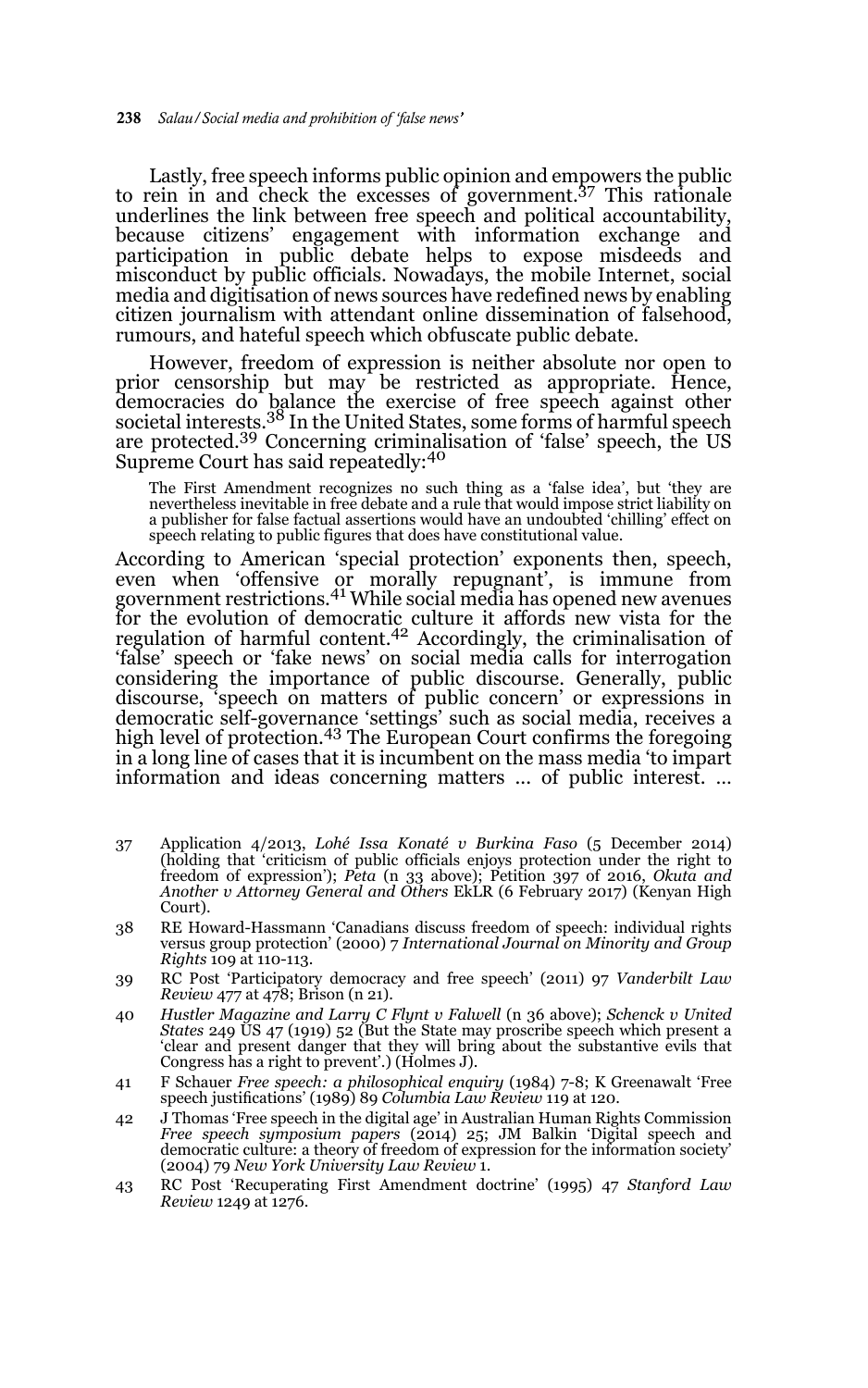[which] the public also has a right to receive ...'.44 This also affords one of the best means of forming opinion on the attitudes of political leaders.45 Accordingly, scholars and human rights mechanisms have confirmed the utility of Internet-based communication.<sup>46</sup> Moreover, free speech is not about factual information alone; it covers sarcasm, satire, exaggeration and similar genres which media freedom accords a wide margin,<sup>47</sup> and it protects opinions, commentaries and value judgments the truth of which is not demonstrable.<sup>48</sup> From the foregoing perspective, it is crucial to analyse the 'fake news' contextualisation in Africa, the legal responses thereto and how these impinge on free speech protection.

## **2.2 Criminalising online 'false news': African context and international perspectives**

'Fake news' as a term of art in the field of 'political manipulation' only gained global prominence in  $2017<sup>49</sup>$  In a widely-influential article, Allcott and Gentzkow define 'fake news' broadly as 'news articles that are intentionally and verifiably false, and could mislead readers'.<sup>50</sup> Also, 'fake news' or its various synonyms (post-truth, alternative news, etc) is just one aspect of a growing ecosystem of information disorder which consists of propaganda, disinformation (false information shared intentionally to harm), misinformation (false information shared without harm), malinformation (true information shared to<br>cause harm).<sup>51</sup> Western narratives have however been remarkably predominant, particularly after the 2016 US presidential elections. False news reporting is a widespread problem across Africa, and predates the advent of digital technologies; historically, it has manifested itself through state propaganda and information

44 See eg, *Sunday Times v United Kingdom* (1979) 2 EHRR 245 [65]; *Ligens v Austria* (1986) 6 EHRR 407 para 38.

- 46 Tompros (n 6) 94-95; J Rowbottom 'To rant, vent and converse: protecting low level digital speech' (2012) 71 *Cambridge Law Journal* 355 383; General Comment 34, Article 19: Freedoms of Opinion and Expression (CCPR/C/GC/34) 12 September 2011 para 15.
- 47 *Nlkowitz and Verlagsgruppe News GMbH v Austria* European Court Application 5266/03 paras 25-26.
- 48 See MA Einhorn 'Miss Scarlett's license done gone!: parody, satire, and markets' (2002) 20 *Cardozo Arts & Entertainment Law Journal* 589 603.
- 49 AP News '"Fake news" is Collins Dictionary's word of the year 2017' https:// apnews.com/article/47466c5e260149b1a23641b9e319fda6 (accessed 12 July 2020).
- 50 H Allcott & M Gentzkow 'Social media and fake news in the 2016 election' (2017) 31 *Journal of Economic Perspectives* 211 at 236.
- 51 C Wardle & H Derakhshan 'Information disorder: toward an interdisciplinary framework for research and policy making' Council of Europe Report (2017) 1 20.

<sup>45</sup> *Sunday Times* case (n 44).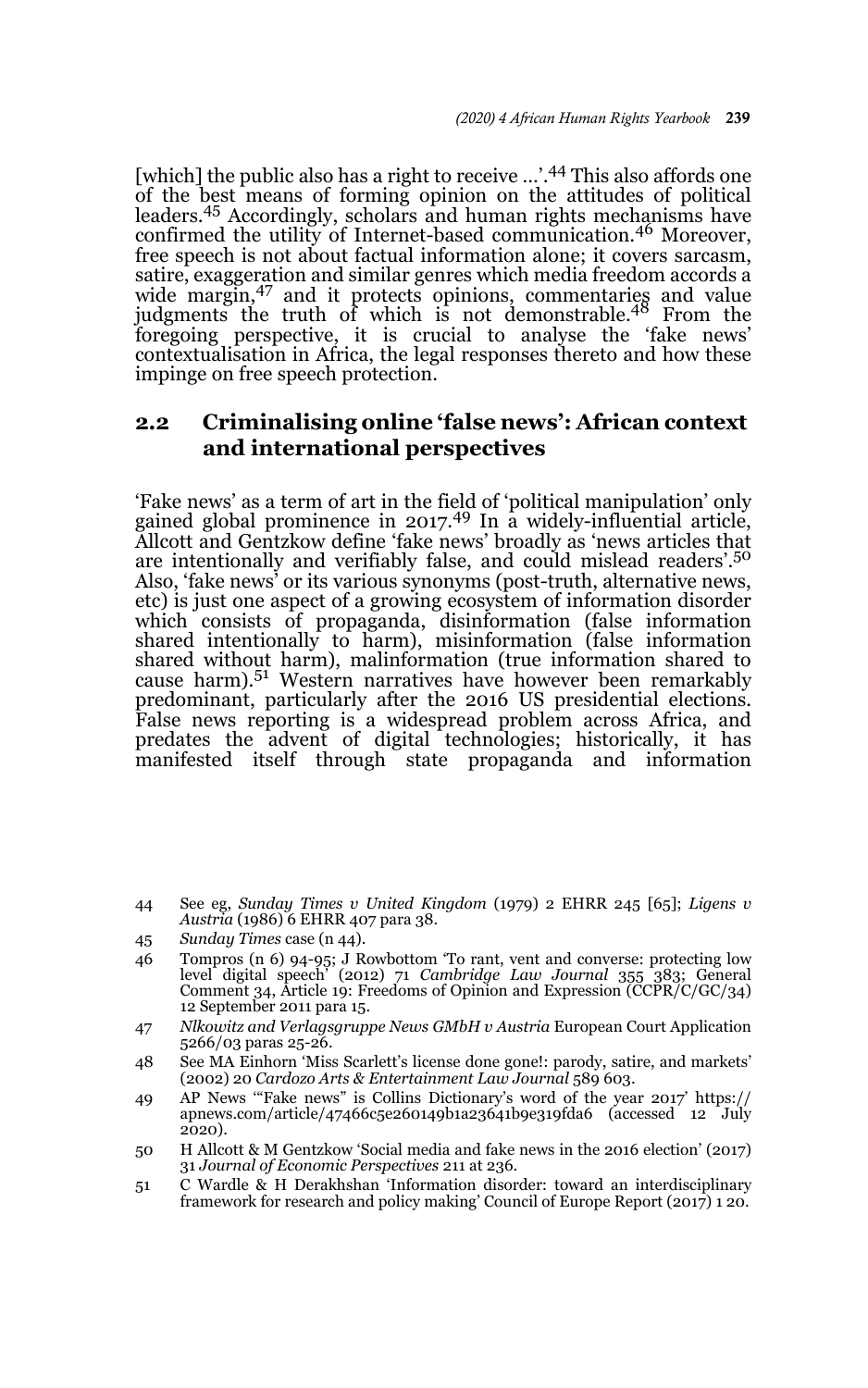manipulation by ruling elites.52 Theoretically grounded empirical research suggests a complexity of reasons why 'fake news' and 'cyberpropaganda' cannot be divorced from Africa's peculiar socio-political and economic conditions. First, in 'closed' African societies, individuals and communities lacking 'the requisite access to verifiable information' or skills, ability and means of accessing news sources resort to rumours and half-truths.<sup>53</sup> Even where there is relatively good access to digital news sources, limited digital literacy, sheer ignorance and lackadaisical attitude to verification of information allow for the sharing of false and unverifiable information. Second, the digitisation of news sources encouraged the commercialisation of news and gave rise to the mushrooming of online news organisations which circulate sensational news to gain attention. Third, 'fake news' has been weaponised in African elections particularly through Facebook, Twitter, WhatsApp, etc., by cyber-troops of politicians and easily feeds into political partisanship underscored by ethnic and sectional rivalries.54 Fourth, state monopolies over information services which enables divergent levels of censorship coupled with resource constraints by journalists drive fake news across Africa.<sup>55</sup>

'Fake news' is 'fabricated' information published as factual news ostensibly to harm.56 However, this understanding is problematic since 'false news' also covers a broad spectrum of false but non-injurious hoaxes, lies, fiction, satire, and parody.57 Combating disinformation can also be daunting; it often spreads uncontrollably and is easily exploited for ideological gains.58 Hence, African governments reflexively resort to ill-conceived legal mechanisms like criminal defamation and Internet clampdown, purportedly to prevent breaches of the peace or public order or preserve state security,59 albeit contrary to international treaties which guarantee free speech.<sup>60</sup>

- 52 B Mutsvairo & S Bebawi 'Journalism educators, regulatory realities, and pedagogical predicaments of the "fake news" era: a comparative perspective on the Middle East and Africa' (2019) 74 *Journalism & Mass Communication Educator* 143 at 148.
- 53 A Mare, HM Mabweazara & D Moyo '"Fake news" and cyber-propaganda in Sub-Saharan Africa: recentring the research agenda' (2019) 40 *African Journalism Studies* 1 1-12.
- 54 A Mare & T Matsilele 'Hybrid media system and the July 2018 elections in "post-Mugabe" Zimbabwe' in MN Ndlela & W Mano *Social Media and Elections in Africa* Volume 1 (2020) 147-176.
- 55 Mare, Mabweazara & Moyo (n 53).
- 56 DO Klein & JR Wueller 'Fake news: a legal perspective' (2017) 20 *Journal of Internet Law* 1 at 6.
- 57 See Allcott & Gentzkow (n 50) 214.
- 58 C Nwaodike 'False information and free speech' *Atlas Corps* https:// atlascorps.org/false-information-and-free-speech/ (accessed 11 October 2020).
- 59 H Matfess 'More African countries are blocking internet access during elections' *Ouartz Africa* 1 June 2016 https://qz.com/africa/696552/more-africancountries-are-blocking-internet-access-during-elections/ (accessed 16 October 2020).
- 60 Nwaodike (n 58).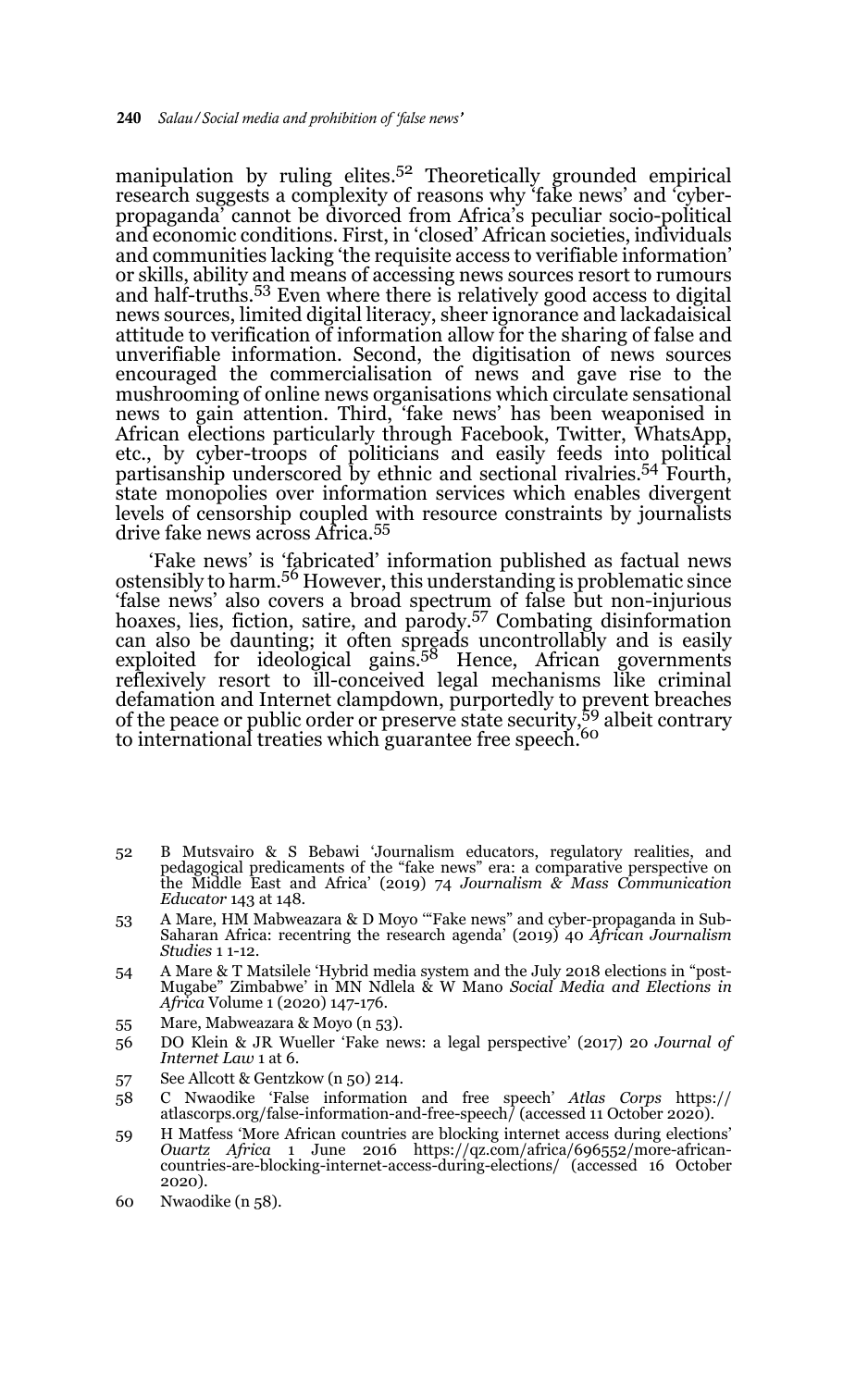Criminal libel law, abolished in England in 2009, and under article 36 of the related French Law on Freedom of the Press 1881, has been rightly described as 'arcane' and a vestige of European colonialism, <sup>61</sup> hence unjustifiable in a democratic setting.<sup>62</sup> In classical terms, 'defamation' is the 'publication' of a statement that tends to lower a person's reputation in the opinion of right-thinking members of the community or to make them shun or avoid him.63 'Publication' means bringing the defamatory matter to the notice of a third person other than the plaintiff.64 So, aside the author and publisher, printers, distributors and sellers of offline publications are not liable for defamation if unaware of a publication's libellous content. Under the common law, 'libel' is defamation involving written or printed statements while 'slander' involves oral statements<sup>65</sup> but 'substantially true' statements if published for public benefit, and those made in privileged circumstances, are not actionable. Historically, state prosecution was considered vital to prevent anarchy should citizens resort to self-help to avenge themselves of reputational damage.<sup>66</sup> As several African courts found: criminal defamation inhibits critical speech through fear of threatened or actual prosecution, conviction, prison sentence and fines; it occasions self-censorship for fear of these<br>penalties;<sup>67</sup> and chills free speech.<sup>68</sup> The civil remedies of damages, injunction, retraction and apology should therefore prove adequate to assuage reputational injury.69 Defamation on social media can occur through users' posts, tweets, uploads, comments, etc.,70 but what constitutes 'publication' online requires some refinements considering the dilemma it poses concerning criminal responsibility.71 Some jurisdictions have developed 'a single publication rule', which 'provides that a cause of action accrues when material is first published not when it is read or subsequently accessed online, sold, or a copy otherwise provided to a reader'.72 Generally, digital intermediaries are recognised

- 61 L Eko 'Globalization and the diffusion of media policy in Africa: the case of defamation of public officials' (2016-2017) 22 *Africa Policy Journal* 1 17 19.
- 62 *Peta* (n 33) paras 14-24.
- 63 *Black Law's Dictionary* (1990).
- 64 J Burchell & J Milton *Burchell JM Principles of criminal law* (2005) 774.
- 65 *American Restatement (Second) of Torts* (1977) para 568.
- 66 D Pember & C Calvert *Mass* m*edia law* (2005).
- 67 'The case against criminal defamation' *Mail & Guardian Online* 23 September 2015 https://mg.co.za/article/2015-09-23-the-case-against-criminal-defamation/ (accessed 17 July 2020); PEN International Report 'Stifling dissent, impeding accountability: criminal defamation laws in Africa' 47 www.peninter national-org (accessed 12 July 2020).
- 68 *Okuta* (n 37); *Peta* (n 33).
- 69 As above.
- 70 See J Elkin 'Cybersmears: dealing with defamation on the Net' (2000) 9 *Business Law Today* 22.
- 71 R Spano 'Intermediary liability for online user comments under the European Convention on Human Rights' (2017) 17 *Human Rights Law Review* 665.
- 72 B Jordan 'The modernization of English libel laws and online publication' (2011) 14 *Journal of Internet Law* 3 at 6.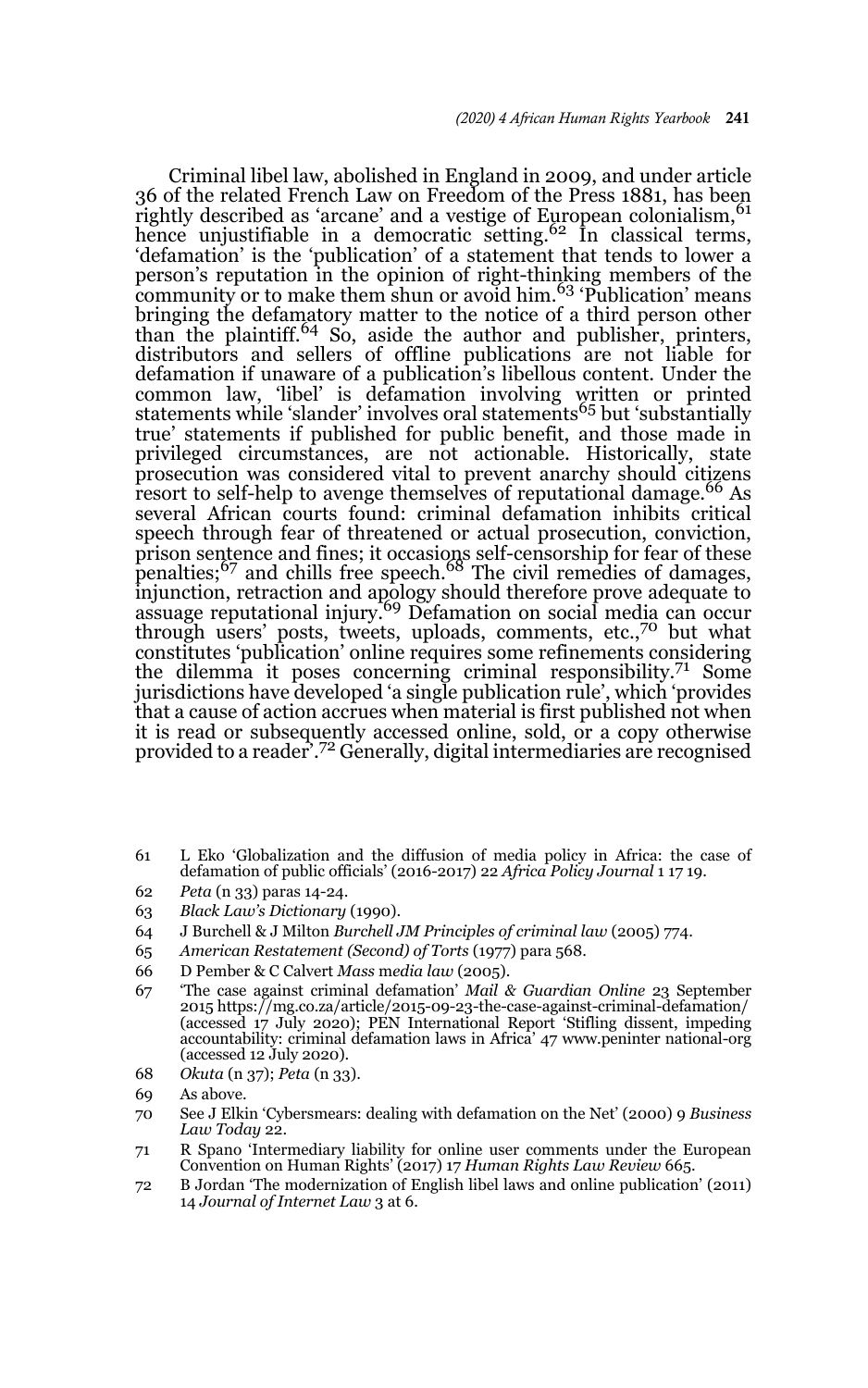as 'mere conduits'73 or non-publishers,74 hence they do not bear criminal liability if they perform no editorial role on online content. However, at the international level, there is no gainsaying the fact that, until very recently, human rights law has struggled to mediate the altered conditions and new challenges posed to freedom of expression by misinformation on social media. The UN Human Rights Committee (UNHRC) has observed as follows:75

The free communication of information and ideas about public and political issues between citizens, candidates and elected representatives is essential. This implies a free press and other media able to comment on public issues without censorship or restraint and to inform public opinion.

The UN Special Rapporteur on Freedom of Expression has also stated that criminal sanctions for offline defamation are unnecessary and disproportionate.76 The UN Human Rights Council has expressed concerns about online misinformation and propaganda and has consistently affirmed that 'the same rights that people have offline must also be protected online'.77 The Human Rights Committee has also stated: 'Regulatory systems should take into account the differences between the print and broadcast sectors … while also noting the manner in which various media converge'.<sup>78</sup>

Nonetheless, digital platforms do have extensive control over usergenerated content based on the algorithms used, hence the need for more transparency in their operations. Consequently, several pronouncements of various special rapporteurs on freedom of expression address the issues surrounding intermediary liability for 'fake news' and propaganda online.79 Regarding the Joint Declaration on 'fake news' 2017, Principle 1 thereof reiterates the three-part test of limitation of free speech. Principle 2(a) and (b) affirm that criminal defamation and '[g]eneral prohibitions on the dissemination of information based on vague and ambiguous ideas, including "false news" … are incompatible with free speech standards and 'should be

- 73 Directive No 2000/31/EC of the European Parliament and of the Council of 8 June 2000 (EU e-commerce directive 2000); Manila Principles on Intermediary Liability 2014 https://www.manilaprinciples.org/ (assessed 27 July 2020); Act to Improve Enforcement of the Law in Social Networks 2017 (Network Enforcement Act or *NetzDG*) (company obligation to remove 'illegal' content without prior judicial review).
- 74 See Joint Declaration 2011, para 2(a); Spano (n 71).
- 75 General Comment 34 para 13.
- 76 Report of the UN Special Rapporteur on the Promotion and Protection of the Right to Freedom of Opinion and Expression A/HRC/17/27/Add.1 (16 May 2011); Report of the UN Special Rapporteur on the Promotion and Protection of the Right to Freedom of Opinion and Expression A/66/290 (10 August 2011) para 28.
- 77 UN Human Rights Council Resolutions (2012-2018), The promotion, protection and enjoyment of human rights on the Internet, UN Doc A/HRC/RES/38/7 (5 July 2018), A/HRC/RES/32/13 (1 July 2016), A/HRC/RES/26/13 (26 June 2014), A/HRC/RES/20/8 (5 July 2012).
- 78 General Comment 34 para 39.
- 79 See eg, Joint Declaration on media independence and diversity in the digital Age 2018 para 7; Joint declaration on 'freedom of expression and 'fake news', disinformation and propaganda' in March 2017' FOM.GAL/3/17 3 March 2017 (Joint declaration on 'fake news') paras 5-6; Joint declaration on the right to freedom of expression and universality 2014, para 2(c).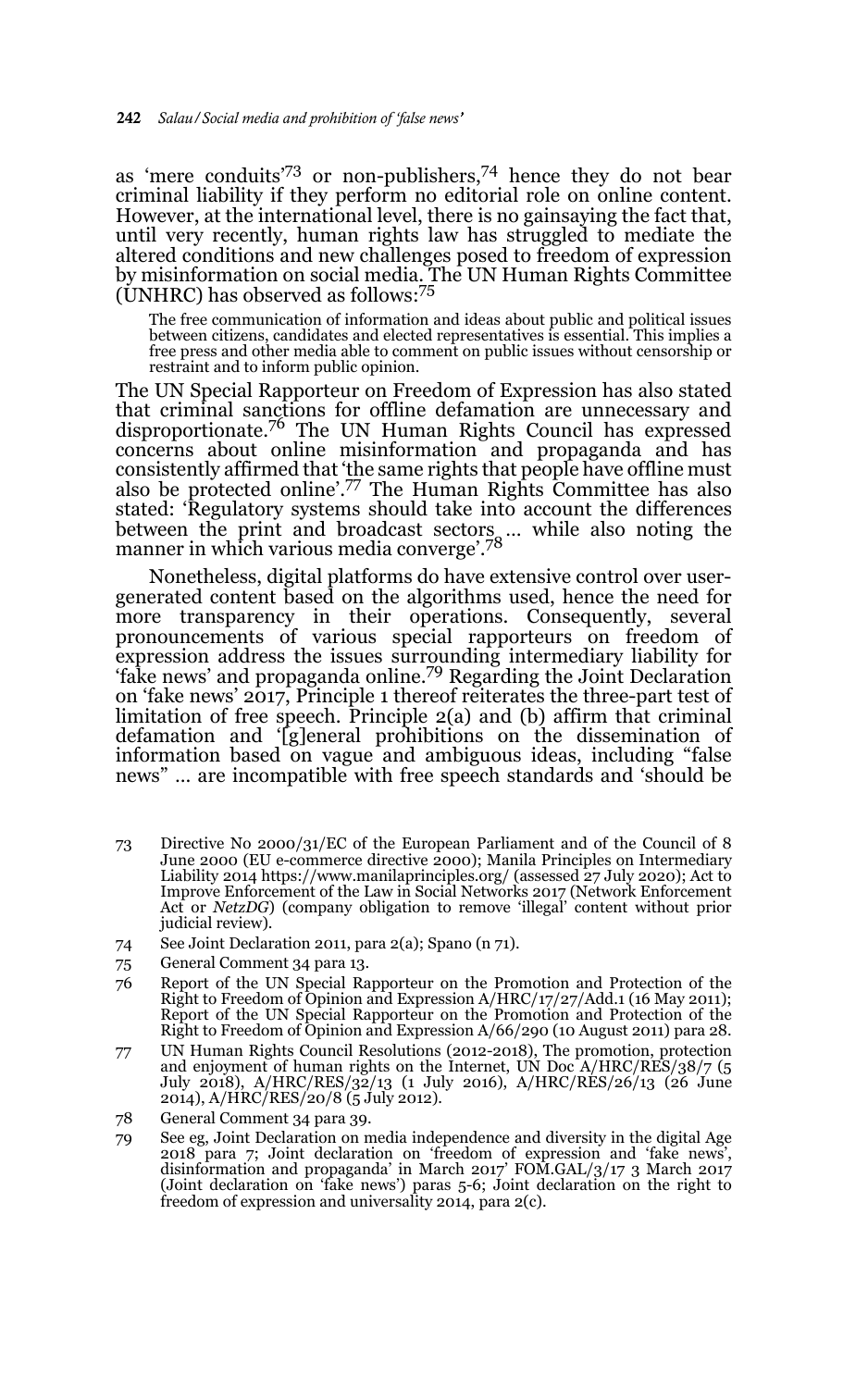abolished'. Under Principle 1, intermediaries must follow due process before engaging in content deletion or moderation while liability for inappropriate online content is determined by editorial functions and non-compliance with a duly made content removal order. ARTICLE 19 and other international non-governmental organisations (NGOs) have also denounced criminal defamation and concur that content regulation must respect free speech principles. 80 Despite this rising international condemnation of the use of criminal defamation to suppress freedom of expression,<sup>81</sup> 'Nyane observes that it is still retained in the statute books of many African countries. $82 \text{ In this}$ regard, some jurists argue that there can be no justification for the publication of untruths, hence, members of the press should not be left with the impression that they have a licence to do so. More so, the press occupies a powerful position and large sections of the community tend<br>to accept what they read in the newspapers as true.<sup>83</sup> Nevertheless, some courts in Africa have developed transformative jurisprudence in line with national constitutions and the African Charter to declare criminal defamation and false news publishing as unjustifiable free speech limitations.<sup>84</sup>

## **2.3 Criminal defamation in Africa: emerging national jurisprudence**

In *Madanhire and Another v Attorney General*, 85 decided by the Zimbabwean Constitutional Court, a newspaper editor and reporter were alleged to have knowingly published false statements with

- 80 See Written comments of Open Society Justice Initiative and Article 19 (December 2008) paras 22 and 39 in *Kasabova v Bulgaria* App no 22385/03 (European Court 19 April 2011); ARTICLE 19, 'Regulating social media: we need a new model that protects free expression' https://www.article19.org/resources/ regulating-social-media-need-new-model-protects-free-expression/ 12 July 2020) (arguing that an independent Social Media Council offers the best regulatory approach); *Da Cunha v Yahoo de Argentina* SRL, March 2014 paras 48 & 68 (SC, Argentina) (Amicus curiae submission of the Open Society Justice Initiative).
- 81 JM Pasqualucci 'Criminal defamation and the evolution of the doctrine of freedom of expression in international law: comparative jurisprudence of the InterAmerican Court of Human Rights' (2006) 39 *Vanderbilt Journal of Trans national Law* 379 394; Declaration of Principles on Freedom of Expression, Inter-Am. Comm. Human Rights. Res., 108th Sess., Principle 11 (2000) http://www. cidh.oas.org/Relatoria/showarticle.asp?artlD=26&1ID=1 (accessed 2020).
- 82 H 'Nyane 'Abolition of criminal defamation and retention of scandalum magnatum in Lesotho' (2019) 19 *African Human Rights Law Journal* 743-62. See also O Anku-Tsede 'The media and the offence of criminal libel in Ghana' (2013) 9 *Journal of Law, Policy and Globalisation* 26 (criminal defamation statutory abolished).
- 83 *Mokone* (n 33) para 55.
- 84 A Meerkotter 'Judicial independence is critical to protecting press freedom in Africa' SALC 29 May 2018 https://southernafricalitigationcentre.org (accessed 15 October 2020).
- 85 Judgment No CCZ  $2/14$  (12 June 2014), and the follow-up case of CCZ/07/15 *Misa Zimbabwe-and others v Minister of Justice and others* (6 February 2016).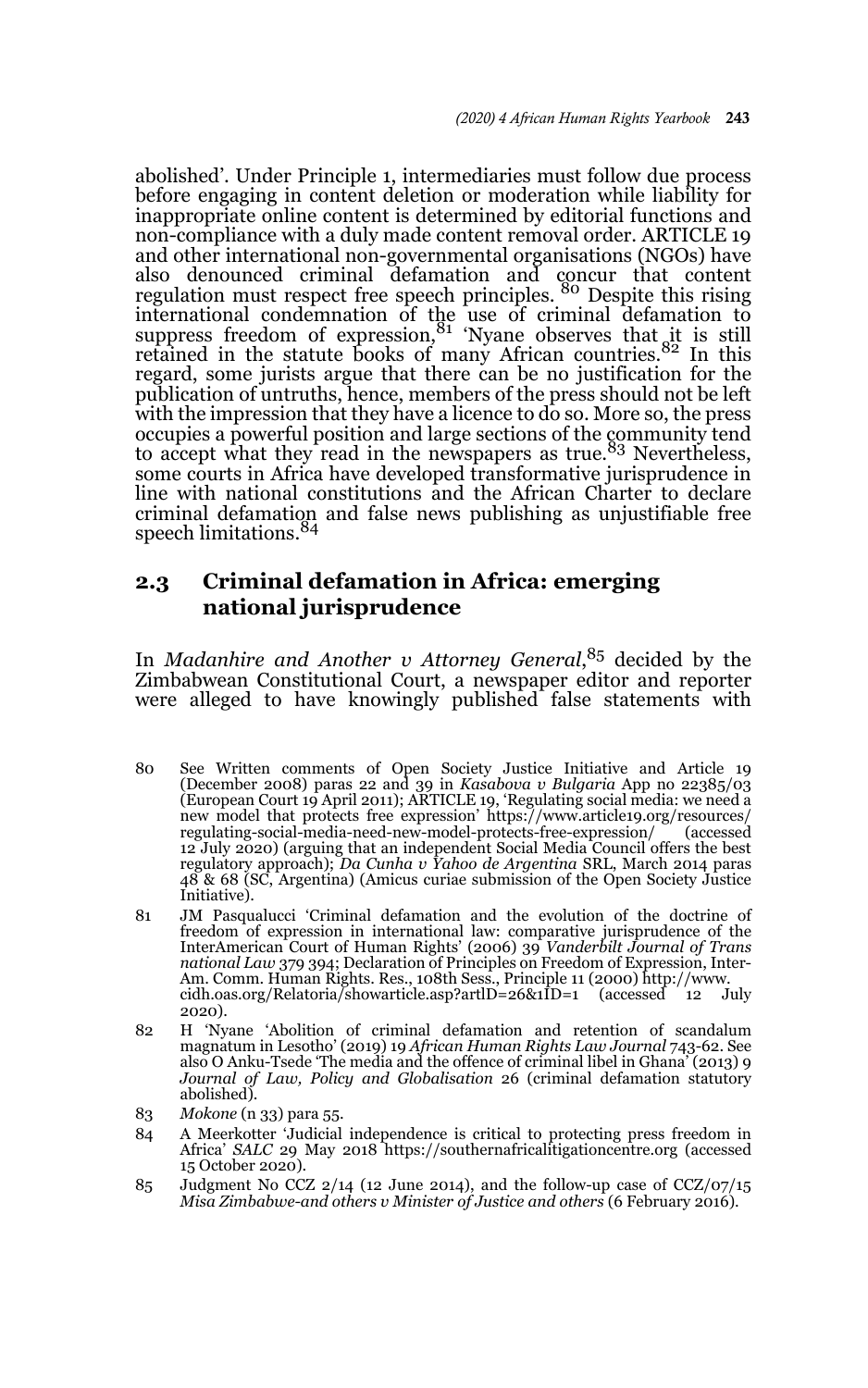intention to defame under section 96 of Zimbabwe's Criminal Code.<br>The Court found as follows:<sup>86</sup>

The fact that investigative journalism may on occasion involve the publication of erroneous or inaccurate information does not detract from the reciprocal rights to receive and impart information and ideas without interference.

Following *Madanhire*, the Lesotho Constitutional Court in *Peta v Minister of Law, Constitutional Affairs and Human Rights*87 dealt with the vagueness of section 104 of the Lesotho Penal Code on which hinged prosecution for criminal defamation for a satirical article posted on social media concerning the Lesotho Defence Force's former Commander. While stating that '[p]ublic figures … should display a high degree of tolerance to criticism', the Court confirmed satire to be a protected form of expression:

[Criminalising satire] seems to be premised on the idea that deliberate lies, exaggeration and distortion of reality cannot serve any usefulness connected to the purposes of freedom of expression. Because satire by its nature distorts and exaggerates reality …. Satirical expression, notwithstanding the fact that it distorts and exaggerates reality, assists individuals in attaining self-fulfilment and fostering political participation.

The Court held that the defence of truth and publication for 'public benefit' available in a defamation charge was vague, liable to abuse by political powers to silence legitimate criticism 'and chilling of truthsearching and the concomitant undermining of the purposes of guaranteeing freedom of expression'.

*Madanhire* was similarly followed by the Kenya High Court in Okuta & Another v Attorney General & 2 Others,<sup>88</sup> where a charge of criminal defamation based on a Facebook comment under section 194 of the Kenyan Penal Code was held to be a proportionate punishment to restrict freedom of expression in a democratic society. Similar results were achieved in *Chipenzi and Others v The People.*89 In *Obbo and Another v Attorney General*, 90 which dealt with publishing false information 'likely to cause fear and alarm to the public' under section 50(1) of the Ugandan Penal Code, the Ugandan Constitutional Court stated:

Exaggeration – even clear falsification – may arguably serve a useful social purpose linked to values underlying freedom of expression. … All of this expression arguably has intrinsic value in fostering political participation and individual self-fulfilment.

However, in *GPU and Others v Attorney General*, 91 the Gambia's Supreme Court refused to follow the ECOWAS Court decision in *Federation of African Journalists & Others v The Republic of the Gambia* (2019) (describing the legislative definitions of 'false news' and criminal defamation in sections 59 & 181A(1) of the Gambia Criminal Code as 'expressions of inexactitude' and 'so broad as to be capable of

- 86 Judgment No CCZ 2/14, 11.
- 87 *Peta* case (n 33).
- 88 Petition 397 of 2016 (n 37).
- 89 HPR/03/2014) [2014] ZMHC 112 (3 December 2014) (setting aside Zambian Penal Code, sec 67).
- 90 *Obbo* case (n 28).
- 91 Suit 1/2014 (9 May 2018).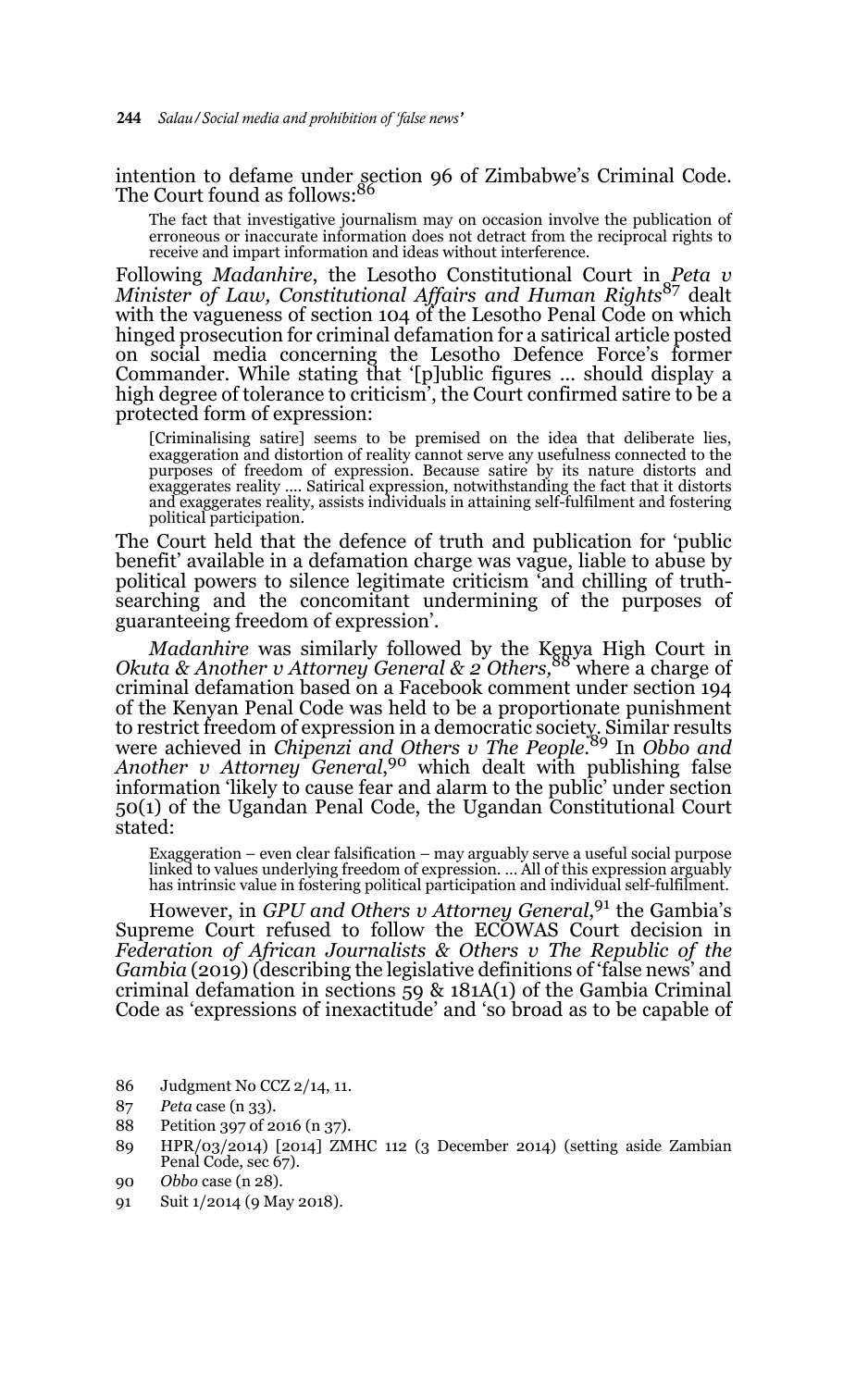diverse subjective interpretations'.92 In a recent judgment, *The Incorporated Trustees of Laws and Rights Awareness Initiative v Nigeria*, 93 the ECOWAS Community Court held that section 24 of the Nigerian Cybercrime Act 2015 contains vague concepts that allow for arbitrary interpretation in violation of the right to freedom of expression protected under article 9 of the African Charter.<sup>94</sup>

Considering the foregoing, criminal defamation provisions in emergent 'cyberlaws' in Africa constitute a 'step backward in the evolution of human rights in Africa'95 as they are often vague and overbroad. Case studies from Ethiopia and Nigeria, two troubling African legal landscapes, justify the foregoing assertion.

# **3 EMERGING AFRICAN CYBERLAWS, AND 'FALSE NEWS' CRIMINALISATION: AN ANALYSIS**

Viral misinformation is becoming ever more sophisticated, hence, governments are increasingly turning to legislation without necessary safeguards.96 False news statutes evince a tension 'between a government's desire to control access to public information and the media's right to inform citizens of matters vital to the public interest'.<sup>97</sup> Consequently, this part, using Nigeria and Ethiopia's cybercrime laws as case studies, highlight problems associated with the criminalisation of 'fake news' on social media under emergent African cybercrimes laws.

- 92 See Criminal Code of The Gambia's, The Federal High Court, Lagos, in Suit No FHC/L/CS/937/2017 *Solomon Okedara v Attorney-General of the Federation* (7 December 2017) also refused to declare that the Nigerian Cybercrimes Act 2015, s 24 infringed freedom of expression. Cf. *Geoffrey Andare v Attorney-General*, where identical provision, section 29 of Kenya's Information and Communications Act 2018, was set aside by Kenya High Court.
- 93 ECW/CCJ/APP/53/18, 10 July 2020.
- 94 See Ecowas Community Court of Justice Blog 'Nigerian government ordered to repeal or amend its law on cybercrime' prod.courtecowas.org/2020/07/10/nige rian-government-ordered-to-repeal-or-amend-its-law-on-cybercrime/ (accessed 17 July 2020). See also Reference No 7 of 2013 East African Court of Justice: *Burundi Journalists Union v Attorney General of Burundi* (2015) paras 82-88.
- 95 Application 4/2013, *Konaté* (n 37) (Elsie Thompson, Sophia Akuffo, Bernard Ngoepe, and Duncan Tambala JJ, separate minority opinion) paras 4-5.
- 96 *The Guardian* 'Global crackdown on fake news raises censorship concerns' https:/ /www.theguardian.com/media/2018/apr/24/global-crackdown-on-fake-newsraises-censorship-concerns (accessed 17 July 2020).
- 97 A Mason 'Violence, criminal defamation, and censorship laws: threatening freedom of expression in Chile and Ecuador' (2012) 18 *Law & Business Review of the Americas* 369 at 369.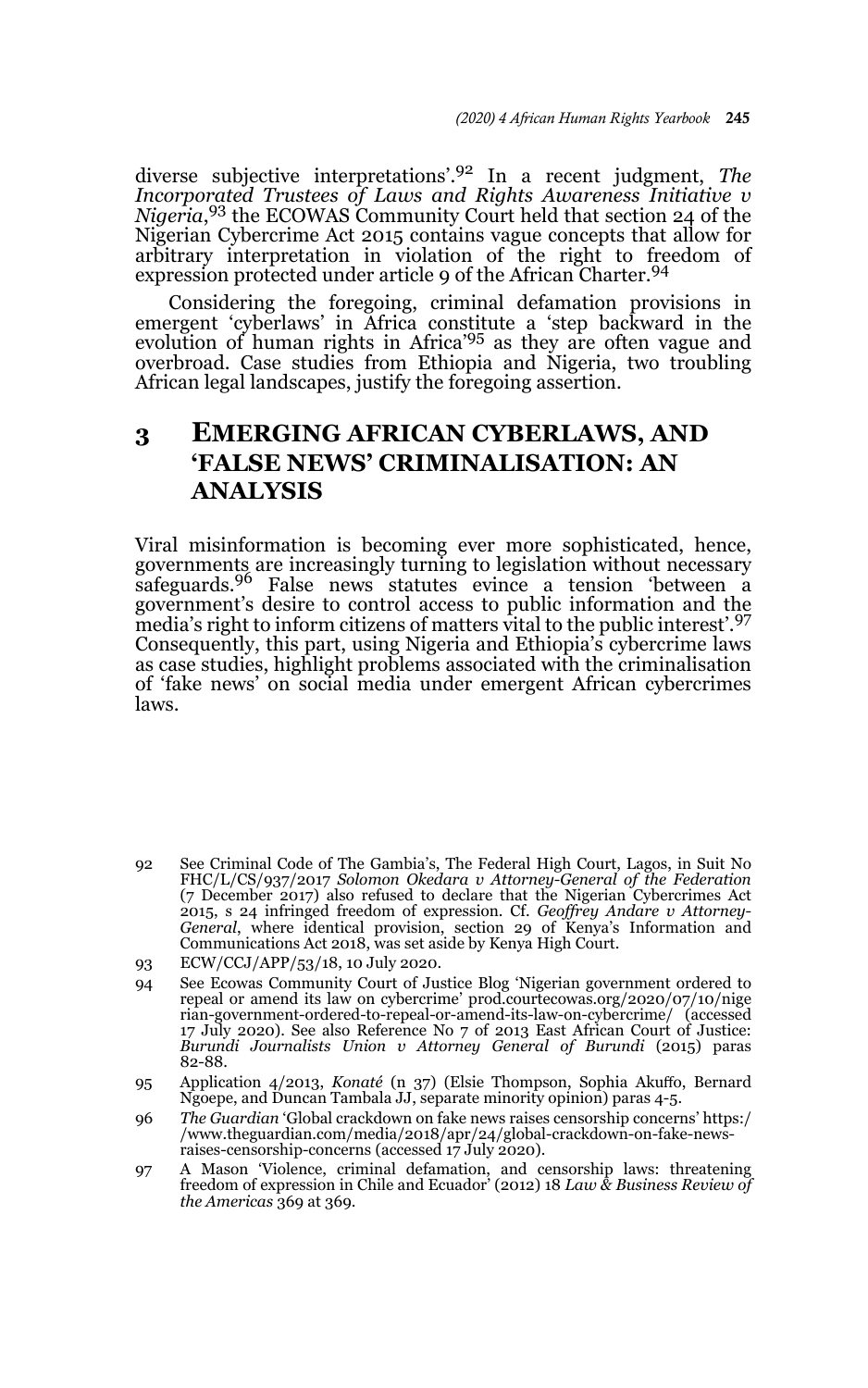#### **3.1 Nigeria's PIFM Bill 2019**

Nigerian law favours state regulation of online free speech, 98 hence a potpourri of colonial style Criminal and Penal Codes first enacted<br>respectively in 1902 and 1960<sup>99</sup> and new cybercrimes laws police online activities. Section 373 of the Criminal Code Act,<sup>100</sup> which defines a 'defamatory matter' as a 'published' matter (expression) injurious to the reputation of any person whether 'living or dead', can arguably be used to criminalise social media content. Additionally, section 24(1)(b) of the Cybercrime (Prevention) Act 2015, which criminalises the intentional sending of false, intimidating or hateful messages via computer networks, is already being used to arrest journalists who criticise officials on social media.101 Against this background, the PIFM Bill 2019, which aims to suppress Internet falsehoods on social media platforms, was introduced in the National Assembly on 5 November 2019.This six-part 36-section Bill, dubbed the 'anti-social Media Bill' by media organisations, but its sponsor, Senator Mohammad Musa, says it is intended to 'mitigate the propaganda or 'fake news' that travels at<br>the 'speed of light.'<sup>102</sup> Part 2 thereof creates the offences of Internet and malicious falsehood and re-enacts common law requirements therefor. It criminalises the transmission of 'false statements of fact', making or altering bots or providing services for such transmission within or outside Nigeria 'knowingly' and 'likely to' have caused financial loss or<br>personal injury to a person.<sup>103</sup> Individual offenders face up to N300 000.00K (\$787 USD) fine or two years' jail term or both while corporate offenders face fines up to N10 million fine (\$26 323 USD). This applies to the use of an 'inauthentic account' or bot and to statements even when 'untrue and not defamatory'.104 False statements likely to influence an election or referendum are also criminalised.<sup>105</sup> By a circular definition, a statement is false 'if it is false or misleading, whether wholly or in part, and whether on its own or in<br>the context in which it appears'.<sup>106</sup> Other objectionable portions of the

- 98 T Ilori 'A socio-legal analysis of Nigeria's protection from internet falsehoods, manipulations and other related matters bill' *AfricLaw* 5 December 2019 https:// africlaw.com/2019/12/05/asocio-legal-analysis-of-nigerias-protection-from-inte rnet-falsehoods-manipulations-and-other-related-matters-bill/ (accessed 24 July 2020).
- 99 'Nigeria: why Nigeria needs to review its criminal, penal codes' https:// allafrica.com/stories/201911200525.html *allAfrica* 20 November 2019 (accessed 16 October 2020).
- 100 Cap. C38 Laws of the Federation of Nigeria (LFN) 2004.
- 101 J Rozen 'An attempt to gag the media': Journalists on Nigeria's proposed social media bill *Committee to Protect Journalists* 1 April 2020 https://cpj.org/2020/ 04/an-attempt-to-gag-the-media-journalists-on-nigeria/ (22 July 2020).
- 102 T Fadare 'Why I sponsored bill to stop the spread of fake news Sen. Musa' Order Paper 6 November 2019 https://www.orderpaper.ng/why-i-sponsored-bill-tostop-spread-of-fake-news-sen-musa/ (accessed 25 July 2020).
- 103 PIFM Bill 2019, secs  $3(1)(3)$  &  $(4)$ ,  $4(1)(2)$  &  $(3)(f)$ ,  $5(1)(2)$  &  $(3)(f)$  and  $6B(4)$ .
- 104 PIFM Bill 2019, sec 6B(1)(i).
- 105 PIFM Bill 2019, sec 3(1)(b).
- 106 PIFM Bill 2019, sec 35(2)(b).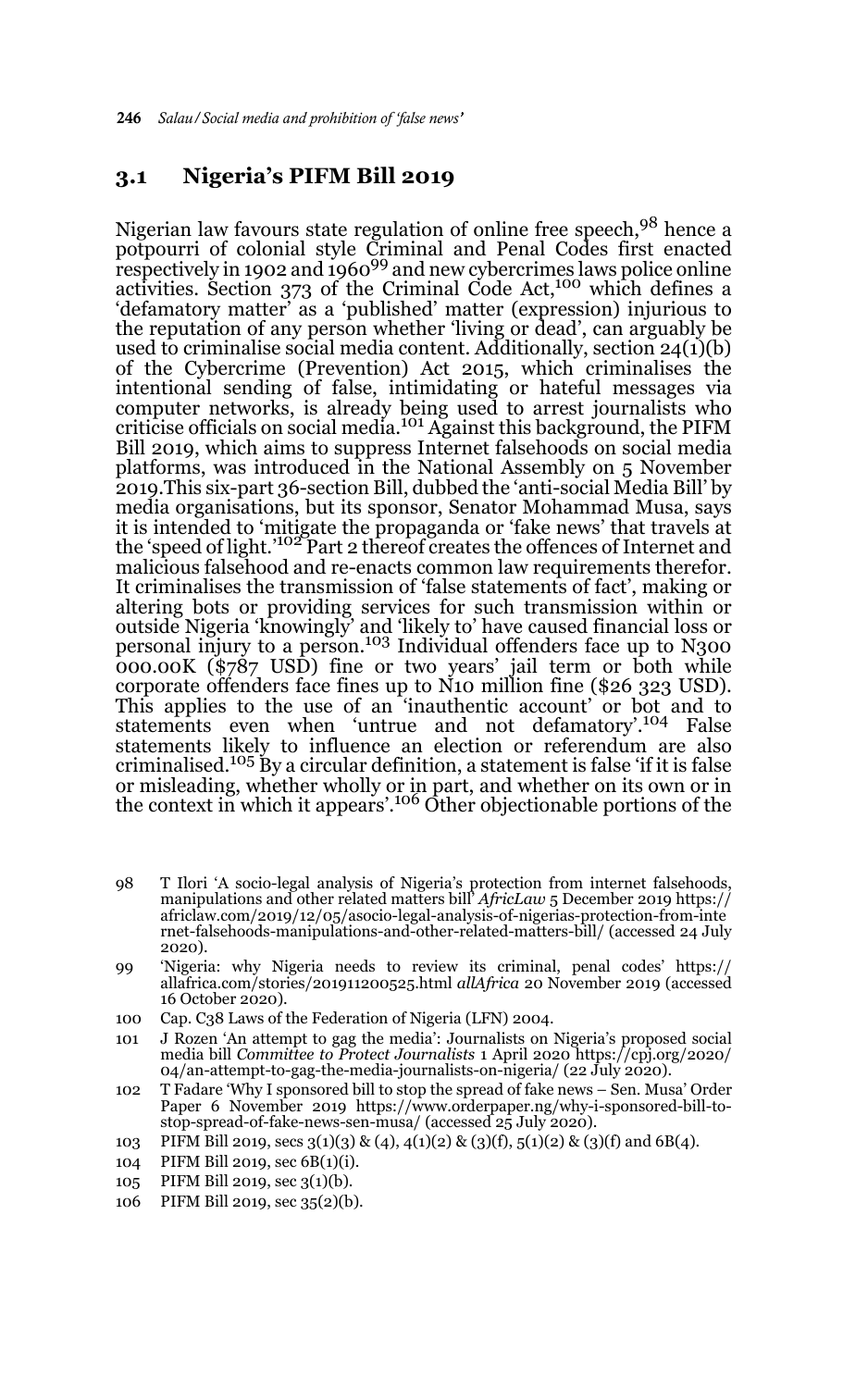Bill include: hefty fines and/or imprisonment against tech companies for non-compliance with orders to disable access to online content;107 powers of law enforcement agencies to regulate tech intermediaries<sup>108</sup> and the online transmission of false statements – to order Internet intermediaries to disclose the source or retract or correct false<br>information,<sup>109</sup> and designate online platform/accounts as 'fake';<sup>110</sup> the extraterritorial application of the law,111 etc., all which are likely to put pressure on media platforms to police content. The Bill's vague definition of 'false statement' and the provisions of sections 3-6B pose risks of prior restraint and self-censorship concerning the exercise of online speech. Interestingly, media organisations have termed it 'plagiarised' because 'Musa only changed some terms from that of Singapore [Protection from Online Falsehoods And Manipulation Act (POFMA) 2019] to give his bill a feel of originality' considering several striking resemblances between the Bill and the Act.<sup>112</sup> Moreover, section 39 of the amended Constitution of the Federal Republic of Nigeria 1999 (CFRN 1999)<sup>113</sup> guarantees freedom of expression and press freedom. Nigeria also ratified the International Covenant on Civil and Political Rights (ICCPR) and domesticated the African Charter.<sup>114</sup> Consequently, content regulation based on the Bill must satisfy the three-part test under international standards.

## **3.2 Ethiopia's CCP 2016**

Similar to Nigeria, the Constitution of the Federal Democratic Republic of Ethiopia 1995115 provides for freedom of expression and the press and access to information, and though it prohibits censorship, the right is not absolute as provided for under article  $29(6)$ .<sup>116</sup> The Freedom of the Mass Media and Access to Information Proclamation No 590/2008 also affirms such constitutional safeguards. Nevertheless, the latter has provisions problematic to free expression such as complex registration processes for media outlets and high fines for defamation. The Criminal Code Proclamation No 414/2004 also penalises defamation with a fine

- 107 PIFM Bill 2019, sec 32.
- 108 PIFM Bill 2019, secs 17 (Targeted Correction Regulation e.g. to publish online location of false statement), 18 (Disabling Regulation – to disable users' access to false content) & 19 (General Correction Regulation).
- 109 PIFM Bill 2019, secs 7 & 8.
- 110 PIFM Bill 2019, sec 27.
- 111 PIFM Bill 2019, sec 9.
- 112 *TheCable* 'From title to content, Nigeria's "social media bill" is a "replica" of Singapore's act' https://www.thecable.ng/fact-check-is-nigerias-social-mediabill-truly-a-replica-of-singapores-act (accessed 22 July 2020).
- 113 (Promulgation) Act 24 of 1999 Cap C23 Vol 3 LFN 2004.
- 114 1966, 999 UNTS 171 (entered into force 23 March 1976); African Charter on Human and Peoples' Rights (Enforcement and Ratification) Act of 1999, Cap A9 LFN 2004.
- 115 Federal Negarit Gazette, Addis Ababa, 21 August 1995, art 29.
- 116 DY Messele 'Rethinking Ethiopia's Computer Crime Proclamation' *International Youth Journal* https://youth-journal.org/rethinking-ethiopiarsquos-computercrime-proclamation-scr (accessed 24 July 2020).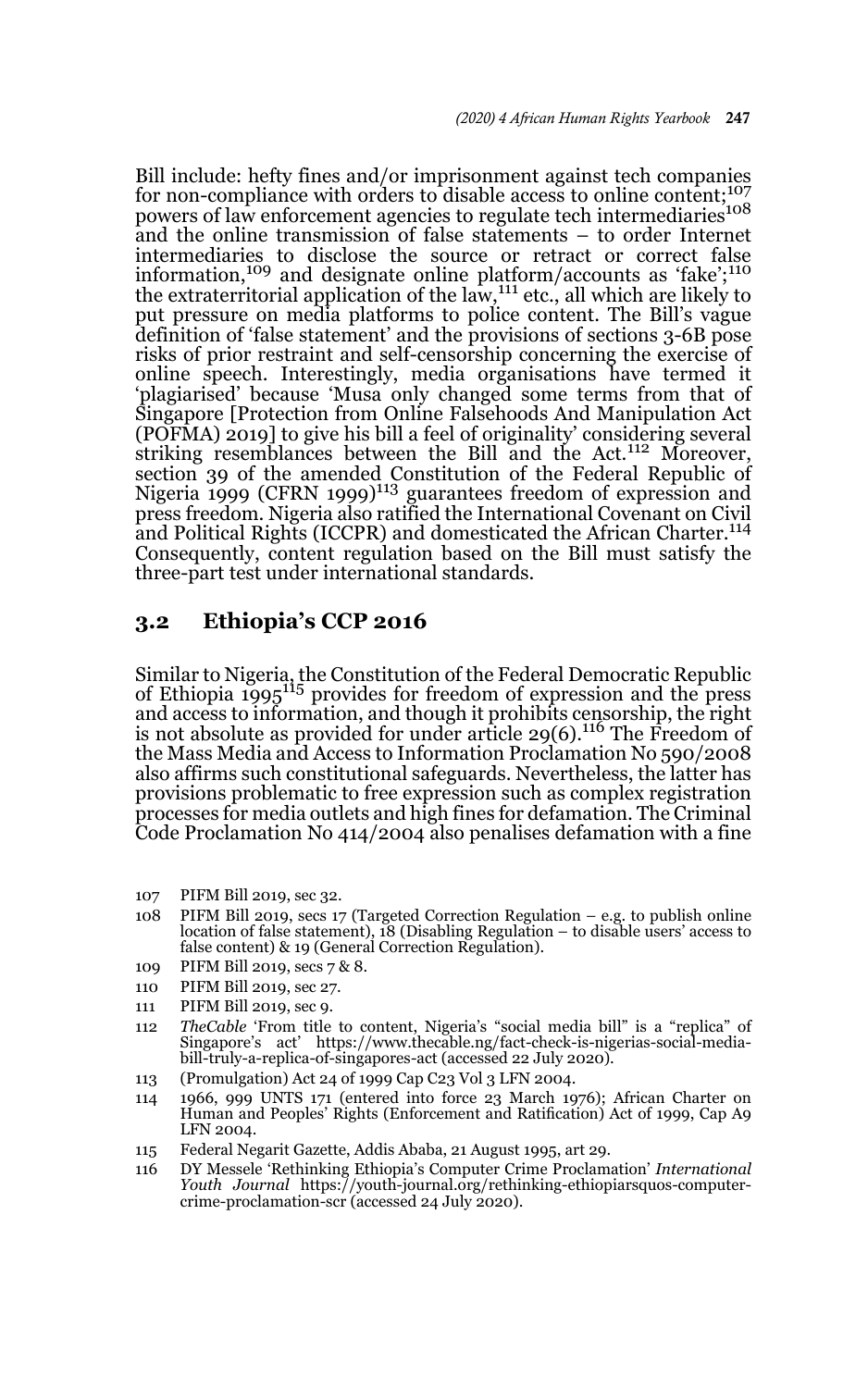or up to one-year imprisonment. As regards government disruption to the Internet in Africa 'Ethiopia isn't an anomaly'.117 Censorship is rife, particularly since the aftermath of violence attendant upon the controversial May 2005 general elections.118 Moreover, government often blames Facebook and Twitter for fake news used to incite 'ethically tinged violence leading to deaths and displacements'.<sup>119</sup> Consequently, Ethiopia's new Hate Speech and Disinformation Prevention and Suppression Proclamation 2020120 targets 'false and misleading information'.<sup>121</sup> Under article 8, government reserves the right to order providers to remove disinformation on social media accounts with more than 5,000 followers within 24 hours of notification or face harsh penalties. The CCP 2016 also reinforces this hostile regulatory ambience; it extends the reach of criminal defamation and gives government regulatory powers that will impact heavily on the right to online free speech in Ethiopia.<sup>122</sup> The Proclamation consists of six parts and 46 articles towards the control and prosecution of computer crimes including online criminal defamation. Article 13 punishes defamatory speech as 'illegal content' disseminated through a computer system with 3 years' jail term or Birr  $30,000$  fine or both.<sup>123</sup> Relatedly, it legalises content policing – a Service Provider shall be criminally liable for illegal content disseminated through its computer systems by third parties by being directly involved in its dissemination and failure to remove or disable<br>access after actual knowledge or administrative notice.<sup>124</sup> access after actual knowledge or administrative. Furthermore, it permits the concurrent application of any special law or criminal code.<sup>125</sup>

- 117 AL Dahir 'Ethiopia's tech startups are ready to run the world, but the internet keeps getting blocked' (*Quartz Africa* 18 June 2019) https://qz.com/africa/ 1646789/ethiopia-tech-startups-hurt-by-social-media-block-internet-shutdown/ (accessed 23 July 2020).
- 118 CIPESA 'State of internet freedom in Africa 2019: mapping trends in government internet controls, 1999-2019' (2019) 22.
- 119 S Ebatamehi 'Ethiopian council of ministers approve computer crime proclamation bill' *The African Exponent* 11 November 2019 https://www. africanexponent.com/post/4474-ethiopia-approves-bill-against-fake-news-andhate-speech (accessed 20 July 2020).
- 120 Federal Negarit Gazette of The Federal Democratic Republic of Ethiopia No 83 of 7 July 2016, 9104-9131.
- 121 E Wanyama 'Ethiopia's new hate speech and disinformation law weighs heavily on social media users and internet intermediaries' *CIPESA* 21 July 2020 https:// cipesa.org/2020/07/ethiopias-new-hate-speech-and-disinformation-law-weighsheavily-on-social-media-users-and-internet-intermediaries/ (accessed 16 October 2020).
- 122 ARTICLE 19 'Ethiopia: computer crime proclamation' (2016) 1 2.
- 123 CCP 2016, art 13(3).
- 124 CCP 2016, art 16(1)(2)(3).
- 125 CCP 2016, art 19.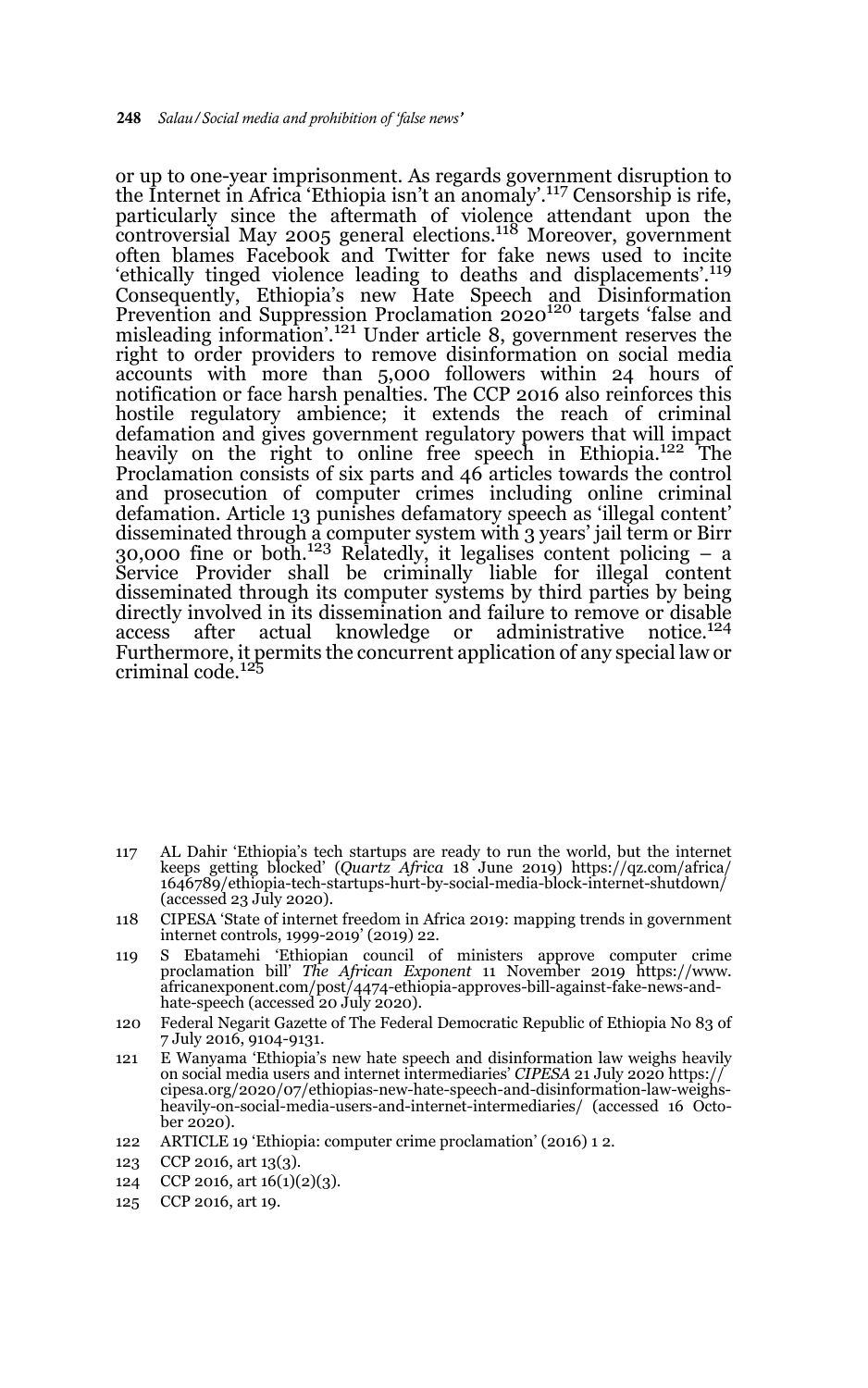## **4 'FALSE NEWS' RESTRICTION ON SOCIAL MEDIA: THE AFRICAN COMMISSION'S FREE SPEECH JURISPRUDENCE AS LITMUS TEST?**

This part assesses how the African Commission could expand its traditional jurisprudential analysis of criminal defamation to adjudicate the reasonableness of emergent cyberlaws that criminalise 'false news' on social media Africa-wide. It highlights the free speech principles, explores the scope of available safeguards against criminal defamation in relevant cases, and ultimately synthesises evolving human rights-centred international, comparative and African regulatory standards.

## **4.1 The African Commission's 'traditional' free speech jurisprudence**

Freedom of expression is a fundamental right protected by<br>international and regional human rights instruments,<sup>126</sup> including article 9 of the African Charter on Human and Peoples' Rights (African  $Charter$ ),<sup>127</sup> which provides as follows:

- (1) Every individual shall have the right to receive information.
- (2) Every individual shall have the right to express and disseminate his opinions within the law.

The African Commission<sup>128</sup> has interpreted the African Charter holistically, contextually,<sup>129</sup> consonant with its object and purpose<sup>130</sup> and international human rights standards, and through doctrinal innovations, has developed a free speech jurisprudence including a 'limitation analysis' using comparative international and regional jurisprudence as interpretive aids. The African Commission has connected article 9 with the underlying values of free speech. In *Constitutional Rights Project and Others v Nigeria*, 131 the African

- 126 Universal Declaration of Human Rights, GA Res 217 (III) UN Doc A/810 (1948) art 19; ICCPR, art 19(2); European Convention for the Protection of Human Rights and Fundamental Freedoms (opened for signature 4 November 1950, entered into force 3 September 1953) 213 UNTS 221 (ECHR) art 10(1); American Convention on Human Rights (opened for signature 22 November 1969, entered into force 18 July 1978) 1144 UNTS 143 (American Convention) art 13.
- 127 Adopted 27 June 1981, entered into force 21 October 1986; 21 ILM 59 (1981).
- 128 Established under African Charter, art 30, with a mandate 'to promote human and peoples' rights and ensure their protection in Africa'.
- 129 *Umuhoza v Rwanda* (merits) (2017) 2 AfCLR 165 paras 143-158.
- 130 JC Nwobike 'The African Commission on Human and Peoples' Rights and the demystification of second and third generation rights under the African Charter: *Social and Economic Rights Action Center (SERAC) and the Center for Economic and Social Rights (CESR) v Nigeria*' (2005) 1 *African Journal of Legal Studies* 129.
- 131 (2000) AHRLR 227 (ACHPR 1999).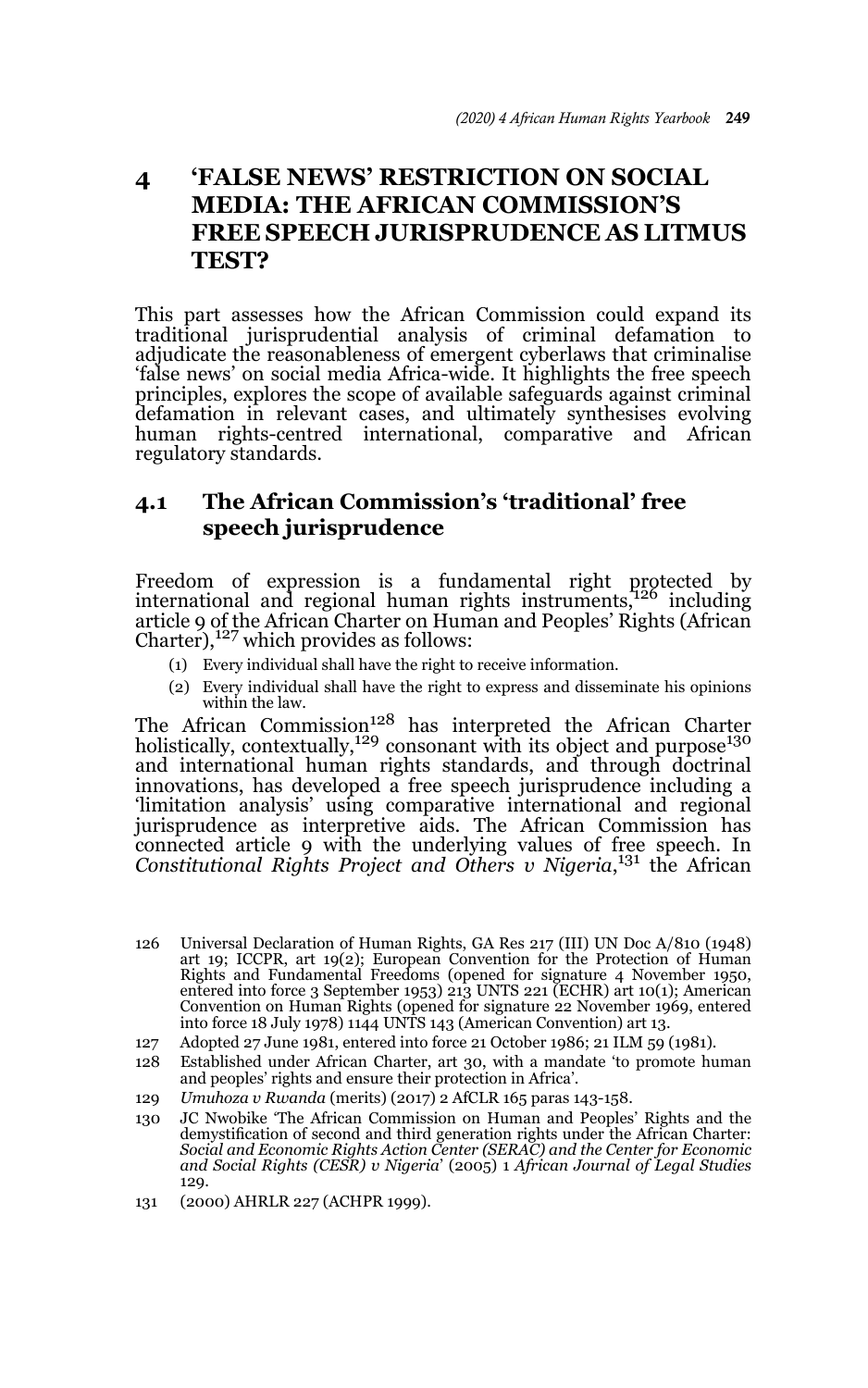Commission held that 'freedom of expression is a basic human right, vital to an individual's personal development and political consciousness, and participation in the conduct of the public affairs of his country'.132 The African Commission also underscored the importance of media freedom to greater public accountability and the strengthening of democracy since 'it is the widest possible circulation of news, ideas and opinions as well as the widest access to information by society as a whole, that ensures public order'.<sup>133</sup> The Commission found that political speech deserves special protection and a higher degree of tolerance especially when directed towards the government or persons acting in public capacity.134 Moreover, the importance of freedom of expression as 'a means of ensuring respect for all human rights and freedoms' is also recognised by the Commission.135 However, the significance of permissible limits to free speech are also well articulated.

## **4.2 The African Commission's free speech 'limitation analysis'**

The Commission draws inspiration from international human rights law under articles 60 and 61 of the African Charter 'as benchmarks for the application and interpretation of the African Charter'.136 The Commission also relies on Resolutions and elaborations on the provisions of article 9 in individual communications<sup>137</sup> and deploys its Special Rapporteur on Freedom of Expression and Access to Information for on-the-field enforcement and supervisory activities. In this regard, the African Commission is considered more progressive<br>than other international and regional bodies.<sup>138</sup> When read together with the African Court on Human and Peoples' Rights' landmark *Lohé Issa Konaté v The Republic of Burkina Faso decision*,<sup>139</sup> the recent

- 132 para 36; see also *Amnesty International Others v Sudan* (2000) AHRLR 297 (ACHPR 1999) para 46.
- 133 *Scanlen and Holderness v Zimbabwe* (2009) AHRLR 289 (ACHPR 2009), followed in Case Reference 7 of 2013, *Burundian Journalists' Union v Attorney General* (15 May 2015) para 95; *Law Office of Ghazi Suleiman v Sudan (I)* (2003) AHRLR 134 (ACHPR 2003).
- 134 *Kenneth Good v Botswana* (2010) AHRLR 43 (ACHPR 2010) para 198; *Law Office of Ghazi Suleiman* (n 133); See also *Umuhoza* (n 128) para 141.

- 136 *Open Society Justice Initiative (on behalf of Pius Njawe Noumeni) v Cameroon* para 138.
- 137 S Gumedze 'Bringing communications before the Commission' (2003) 3 *African Human Rights Law Journal* 118 124-125.
- 138 See T Mendel 'The UN Special Rapporteur on freedom of opinion and expression: progressive development of international standards relating to freedom of expression' in T McGonagle & Y Donders (eds) *The United Nations and freedom of expression and information* (2015) 265.
- 139 The majority (7 judges) found criminal defamation not necessarily bad in principle, but held custodial sentences, banning of newspapers, disproportionate fines and damages as inappropriate. The separate minority opinion that the crime be abolished is preferable (n 66).

<sup>135</sup> *Good* case (n 134).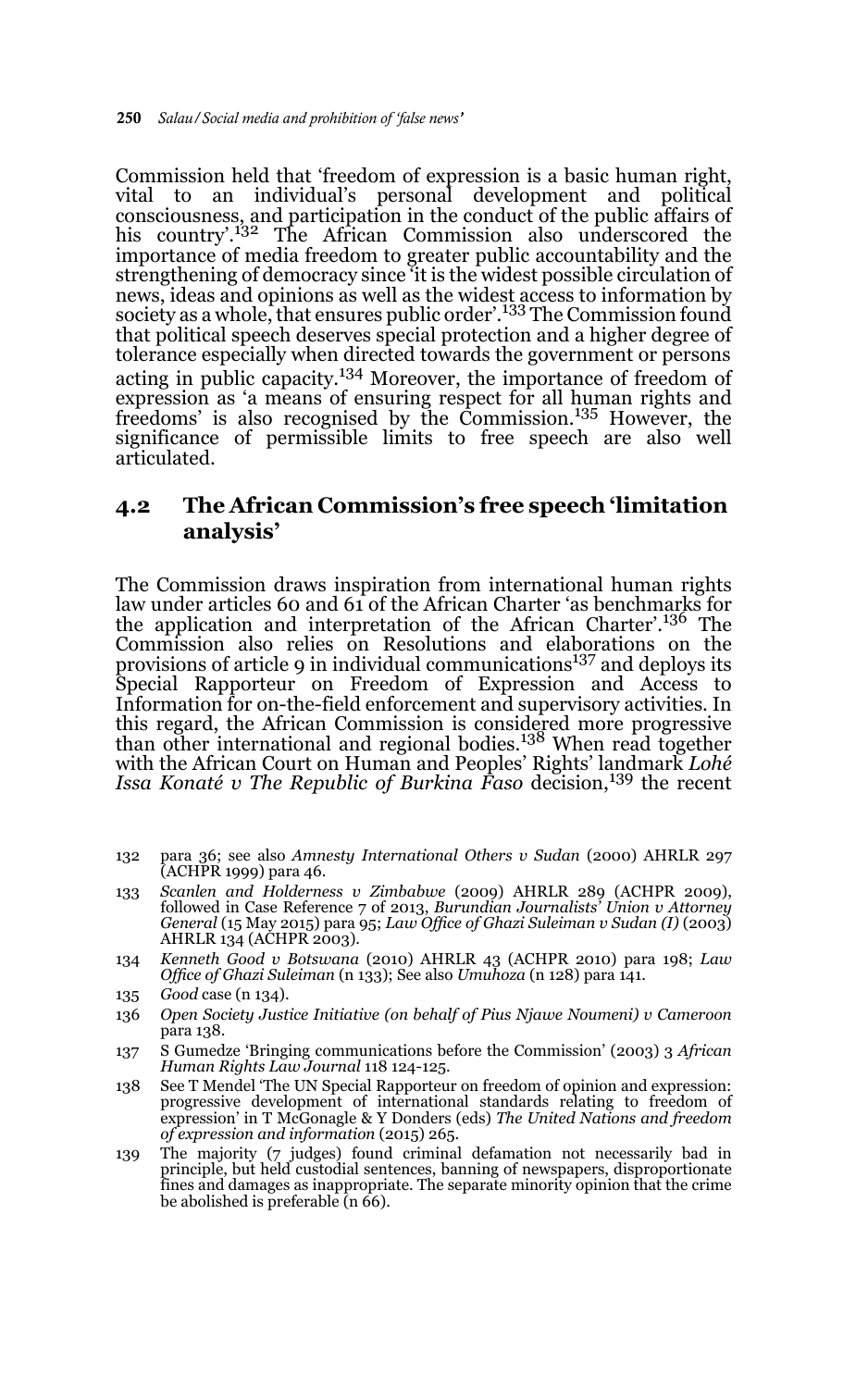judgment of the Economic Community of West African States' Community Court (ECOWAS Court) on Nigeria140 and East African Court of Justice's (EACJ) jurisprudence,<sup>141</sup> the African criminal defamation analysis constitutes a corpus of law developed against the background of the enduring legacy of colonial penal codes in Africa.<sup>142</sup>

In determining whether criminal defamation is a justifiable interference with freedom of expression secured in article 9, the Commission proceeds with an assessment of whether there has indeed been an 'interference', and if so, whether such fulfils a cumulative three-part test of legality, legitimacy, and necessity and three-part test of legality, legitimacy, and necessity and proportionality.<sup>143</sup> First, the interference (criminal defamation) must not only be provided for in domestic law which conforms with the state's international human rights obligations.<sup>144</sup> Furthermore, the law providing for the restriction must have foreseeable effects, limit discretion and be amenable to judicial review. Hence, states cannot rely on article 9(2) to pass national law or impose prior restraints (like censorship)<sup>145</sup> to override international free speech standards.<sup>146</sup>

Second, the criminal defamation restriction (imprisonment, fine, etc) must also serve a legitimate aim (protection of reputation) corresponding to one of the aims in the Charter's article  $27(2)$ . Third, the restriction must be necessary in a democratic society, which requires that the right to free speech be proportionate to (balanced<br>against) the legitimate aim pursued<sup>147</sup> (honour and reputation).<sup>148</sup> This is achieved when a direct/rational relation exists between the impugned expression and protected interest; there are sufficient reasons to justify the restriction, no less intrusive solution to achieve the same result exists, and the restriction does not render the right

- 140 *Federation of African Journalists and Others v Republic of Gambia* (13 February 2018) (criminalised libel and publication of false news are 'inacceptable instances of gross violation of free speech' and emphasising that 'wide or vague speechrestricting provisions forces self-censorship.').
- 141 Case 2 of 2017 *Media Council of Tanzania v. Attorney General* (28 March 2019); Case No 7 of 2016 *Mseto v Attorney General* (21 June 2018); *Burundi Journalists Union* (n 100) paras 82 - 88.
- 142 A Meerkotter 'Judicial Independence is Critical to Protecting Press Freedom in Africa' (2018) https://www.southernafricalitigationcentre.org/2018/05/29/judi  $cial$ -independence-is-critical-to-protecting-press-freedom-in-africa/ 16 July 2020).
- 143 *Open Society* (n 136) paras 138-139.
- 144 See, eg, *Amnesty International* (n 131 above) para 79; *Civil Liberties Organisation (in respect of Bar Association) v Nigeria* (2000) AHRLR 188 (ACHPR 1995) para 15.
- 145 *Open Society* (n 136) para 167-170 (differentiating the standard of acceptable prior restraint in print media from radio broadcasting).
- 146 *Media Rights Agenda and Others v Nigeria* (2000) AHRLR 200 (ACHPR) 1998.
- 147 *Media Rights Agenda* (n 146) para 69; *Zimbabwe Lawyers for Human Rights & Another (on behalf of Meldrum) v Zimbabwe* (2009) AHRLR 235 (ACHPR 2009) paras 176-78 (closure of newspaper held a disproportionate violation of free speech).
- 148 O*pen Society Justice* (n 136) para 137; *Good* (n 133) paras 219 224 ('if the aim sought cannot be identified and justified … then it means that the means employed was not proportional').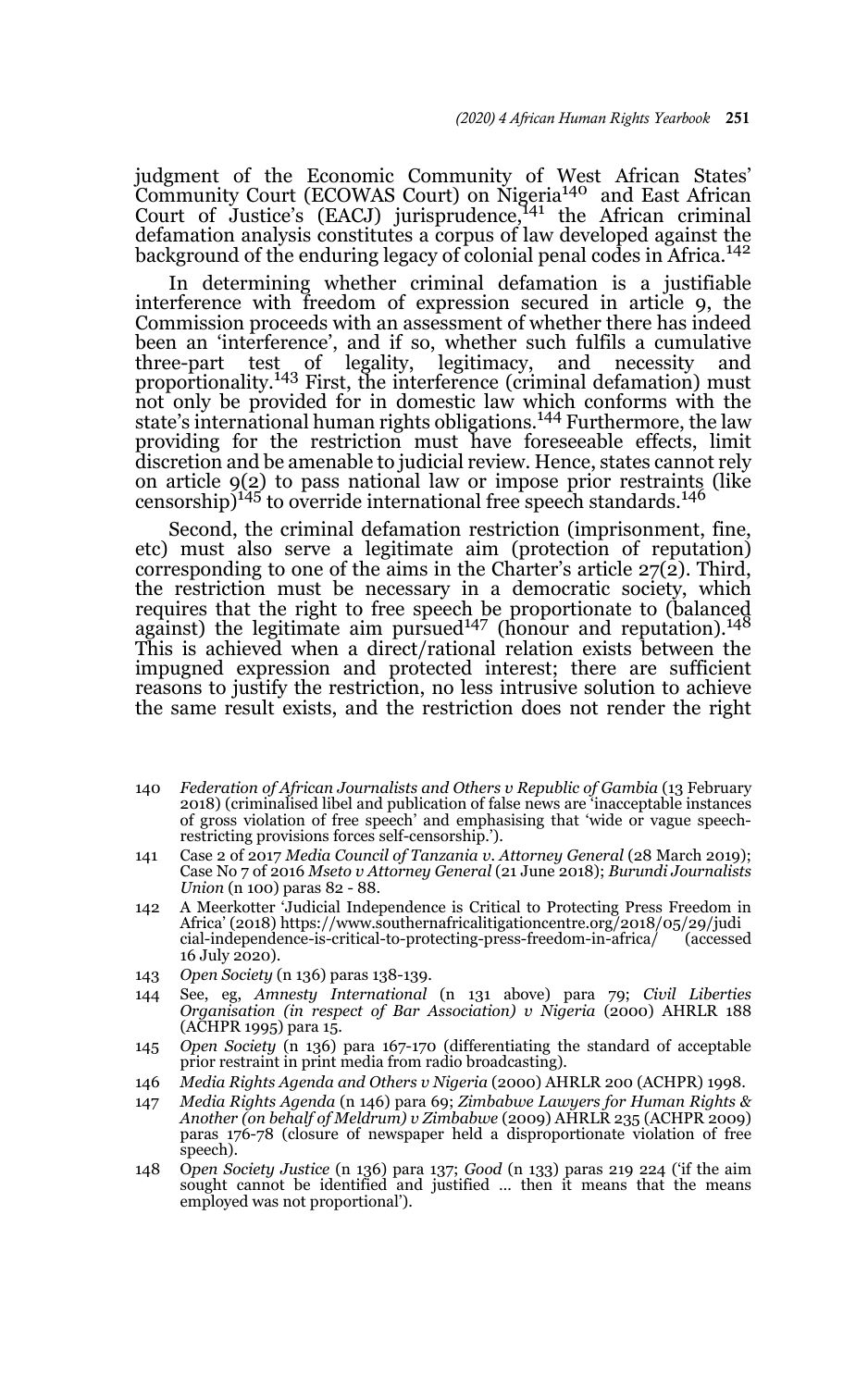illusory.149 Consequently, the Commission has not found it difficult to hold that harsh penalties (interferences) imposed through criminal libel such as imprisonment, heavy fines, proscriptions, etc., are disproportionate. Moreover, vague and overly broad restrictions based on illegitimate grounds and disproportionate restrictions that hollow<br>out free speech are impermissible.<sup>150</sup> Hence, the African Commission has pronounced that stakes are higher within the context of public debate and criticisms of public figures in a democratic society.151 Concerning the important role of the media in sustaining public debate, the African Commission has repeatedly stated: '[P]olitical expression demands special attention and legal protection'.152 In *Media Rights Agenda and Others v Nigeria*, <sup>153</sup> *TELL*, a weekly magazine of Nigeria reported a story seen as insulting to the then President Abacha entitled: 'The return of tyranny – Abacha bares his fangs'. The Commission drew a distinction between criticism of a public official and private citizen and condemned punitive action for criticisms against government as a violation of article 9(2).154 In *Scanlen and Holderness*, 155 the Commission attached great importance to the 'public watchdog' role of the press to ensuring the proper functioning of a democracy as counterbalanced by the press' duty to act responsibly. It admitted that occasions will arise when journalists might 'publish or disseminate information, opinion or ideas, which will contravene other persons' reputation or interests', but in such circumstances, 'it is sufficient if journalists have made a reasonable effort to be accurate and have not acted in bad faith'.<sup>156</sup> The foregoing legal exposition accords with efforts to decriminalise defamation by UN treaty bodies,<sup>157</sup> special mechanisms,  $^{158}$  and regional bodies. $^{159}$ 

- 149 *Zimbabwe Lawyers* (n 146) para 176.
- 150 In *Zimbabwe Lawyers* (n 146) (holding section 80(1)(b) of the Access to Information and Protection of Privacy Act (AIPPA) which criminalises the reckless publication of falsehoods to be overbroad).
- 151 *Konaté* case (n 37) para 155.
- 152 See *Article 19 v Eritrea* (2007) AHRLR 73 (ACHPR 2007); *Media Rights Agenda* (n 146); *Ouko v Kenya* (2000) AHRLR 135 (ACHPR 2000) paras 27-28; *Amnesty International* (n 131) paras 77-80.
- 153 *Media Rights Agenda* (n 146).
- 154 *Media Rights Agenda* (n 146) paras 73-75.
- 155 *Scanlen* case (n 133).
- 156 *Scanlen* case (n 133) para 120.
- 157 General Comment 34 para 47.
- 158 The United Nations Special Rapporteur on Freedom of Opinion and Expression 'Promotion and Protection of the Right to Freedom of Opinion and Expression UN Doc E/CN 4/2001/64 (26 January 2001); Promotion and Protection of the Right to Freedom of Opinion and Expression, UN Doc E/CN 4/2000/63 (18 January 2000) para 52 (calling on States to repeal criminal defamation laws in favour of the use of civil remedies); Joint Declaration by the UN Special Rapporteur on Freedom of Opinion and Expression, the OSCE Representative on Freedom of the Media and the OAS Special Rapporteur on Freedom of Expression (10 December 2002).
- 159 M Pasqualucci 'Criminal defamation and the evolution of the doctrine of freedom of expression in international law: comparative jurisprudence of the InterAmerican Court of Human Rights' (2006) 39 *Vanderbilt Journal of Transnational Law* 379.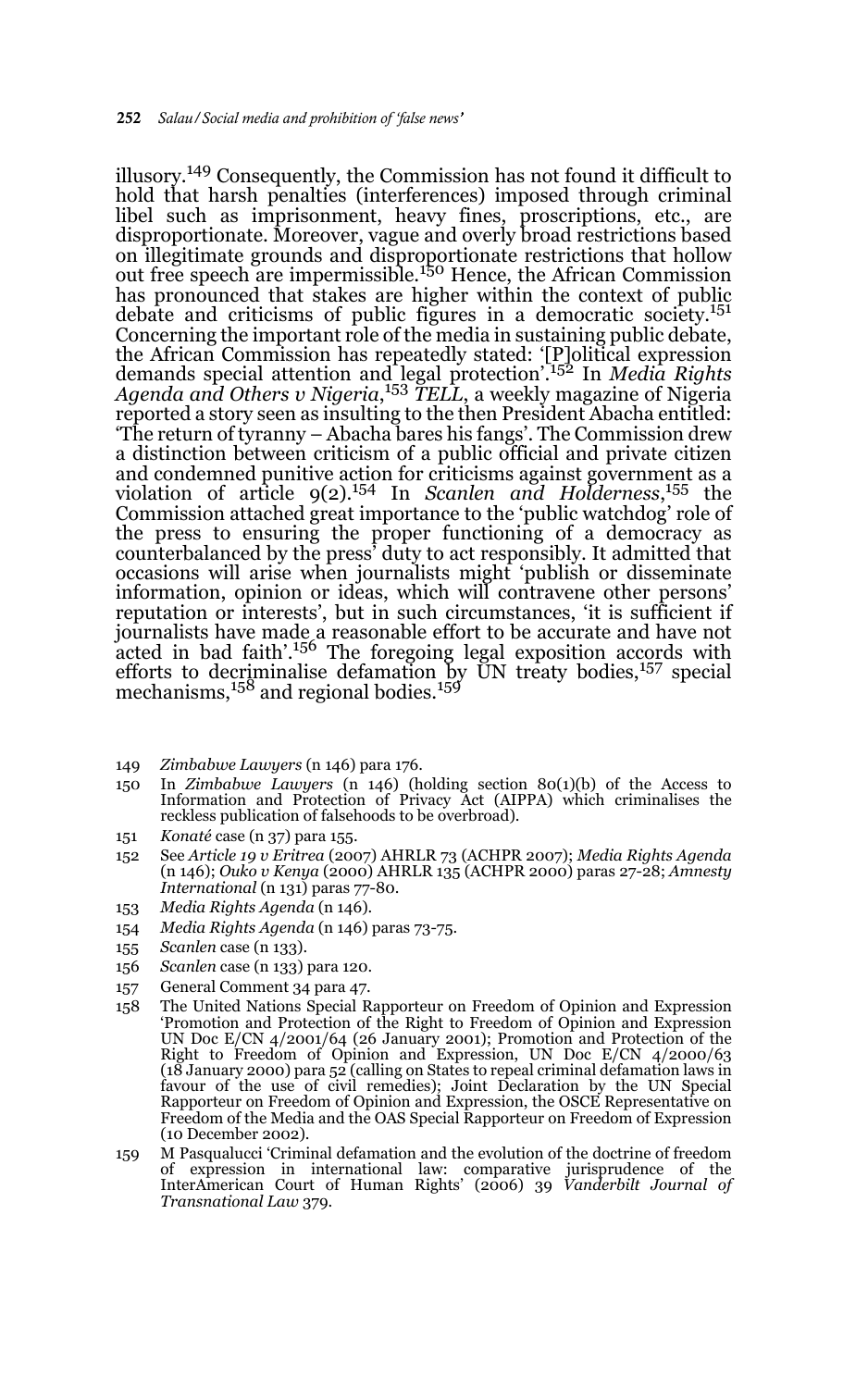Moreover, the (Revised) FoE Declaration 2019<sup>160</sup> and several resolutions are clear on this issue. A 2010 resolution urged member states to repeal criminal defamation laws.<sup>161</sup> Moreover, the FoE Declaration recalls that freedom of expression is an indispensable component of democracy while stating that no one should 'be found liable for true statements, expressions of opinion, or statements which are reasonable to make in the circumstances'.162 Accordingly, as the FoE Declaration 2019 affirms, states shall require Internet intermediaries to enable equal access to the Internet and shall not interfere with the free flow of information.163 Again, '[s]tates shall not require Internet intermediaries to proactively monitor content',164 but shall require Internet intermediaries to incorporate human rights standards, transparency and effective remedies into content removal processes though such removals shall not be required without due process and safeguards against unjustifiable restrictions on free speech online.<sup>165</sup> This soft-law guidance is crucial to mediate intermediary liability in a state-dominated regulatory environment as demonstrated by the case studies in part 3.

### **4.3 Adjudicating the reasonableness of social mediarelated criminal libel laws**

The African Internet governance landscape is yet to acquire the sophistication of government-private sector regulation similar to Western nations. The African Commission would, sooner or later, have to adjudicate the problem of content regulation on social media. Its free speech jurisprudence would be of considerable assistance. First, such laws meet the necessity test only when 'drafted with sufficient clarity to enable an individual to adapt his behaviour' accordingly, and 'cannot give persons who are in charge of its application unlimited powers of decision'.<sup>166</sup> Second, to achieve legitimate purpose and be Second, to achieve legitimate purpose and be proportionate to and absolutely necessary for its benefits call for answers to the following: Are there sufficient reasons to justify the action? Is there a less restrictive solution? Does the action destroy the essence of the rights guaranteed by the Charter?167 Since the African Commission is duty bound to adapt the Charter's provisions, as a living instrument, to new media or digital media, the answers must accord with free speech standards suited to article 9 purposes.

- 160 Adopted by the African Commission at its 65th Ordinary Session, 21 October to 10 November 2019, Banjul, The Gambia.
- 161 African Commission 'Resolution ACHPR/Res.174 (XLV111)10: Repealing Criminal Defamation Laws in Africa' 48th Ordinary Session, Banjul, The Gambia, 10-24 November 2010; 'Decriminalization of Expression (DOX) Campaign 2012'.
- 162 Principle 21(1)(a).
- 163 Principle 39(1).
- 164 Principle 39(2).
- 165 Principles 39(3) & (4).
- 166 *Malawi African Association v Mauritania* (2000) AHRLR 149 (ACHPR 2000).
- 167 *Zimbabwe Lawyers* (n 147 above) paras 176 & 178; *Constitutional Rights Project* (n 130) para 44 69; FoE 2019, Principle 21(1)(a) - (c) ('Protecting reputations').